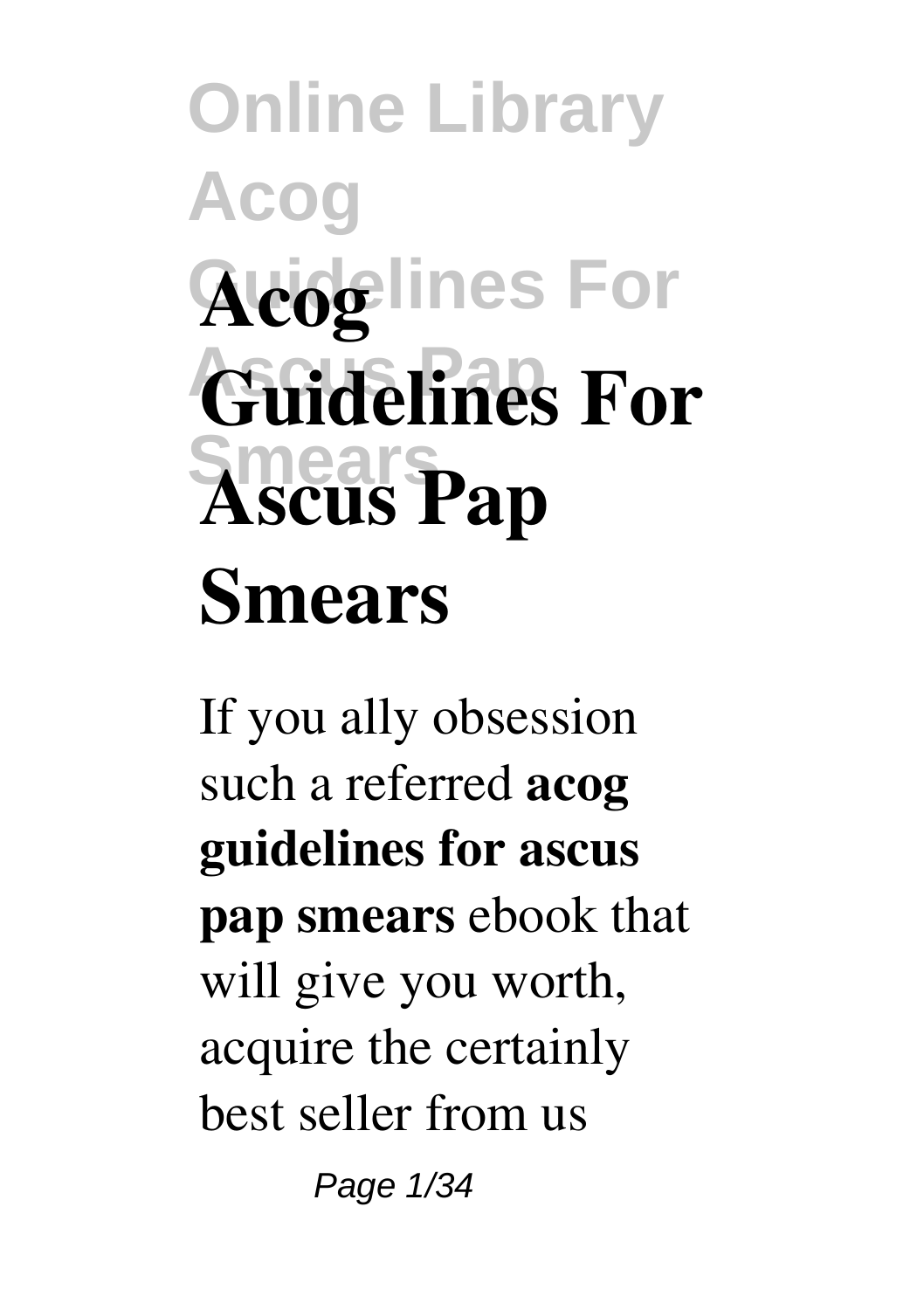# **Online Library Acog** currently from several

preferred authors. If you lots of novels, tale, want to hilarious books, jokes, and more fictions collections are as well as launched, from best seller to one of the most current released.

You may not be perplexed to enjoy all ebook collections acog guidelines for ascus pap Page 2/34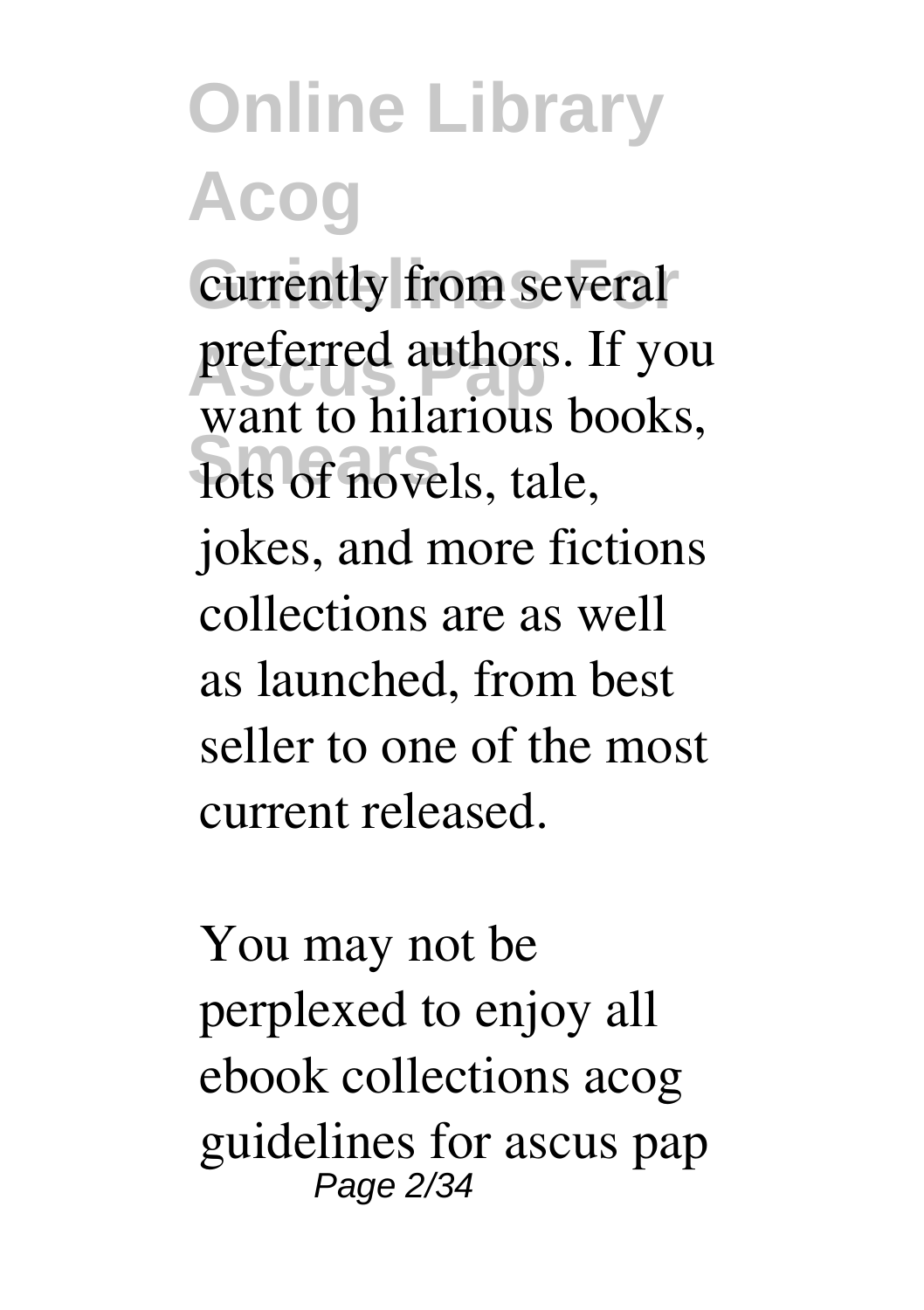#### **Online Library Acog** smears that we will on extremely offer. It is not **Smears** It's nearly what you in relation to the costs. obsession currently. This acog guidelines for ascus pap smears, as one of the most in action sellers here will utterly be among the best options to review.

Cervical Cancer **Screening Guidelines** Page 3/34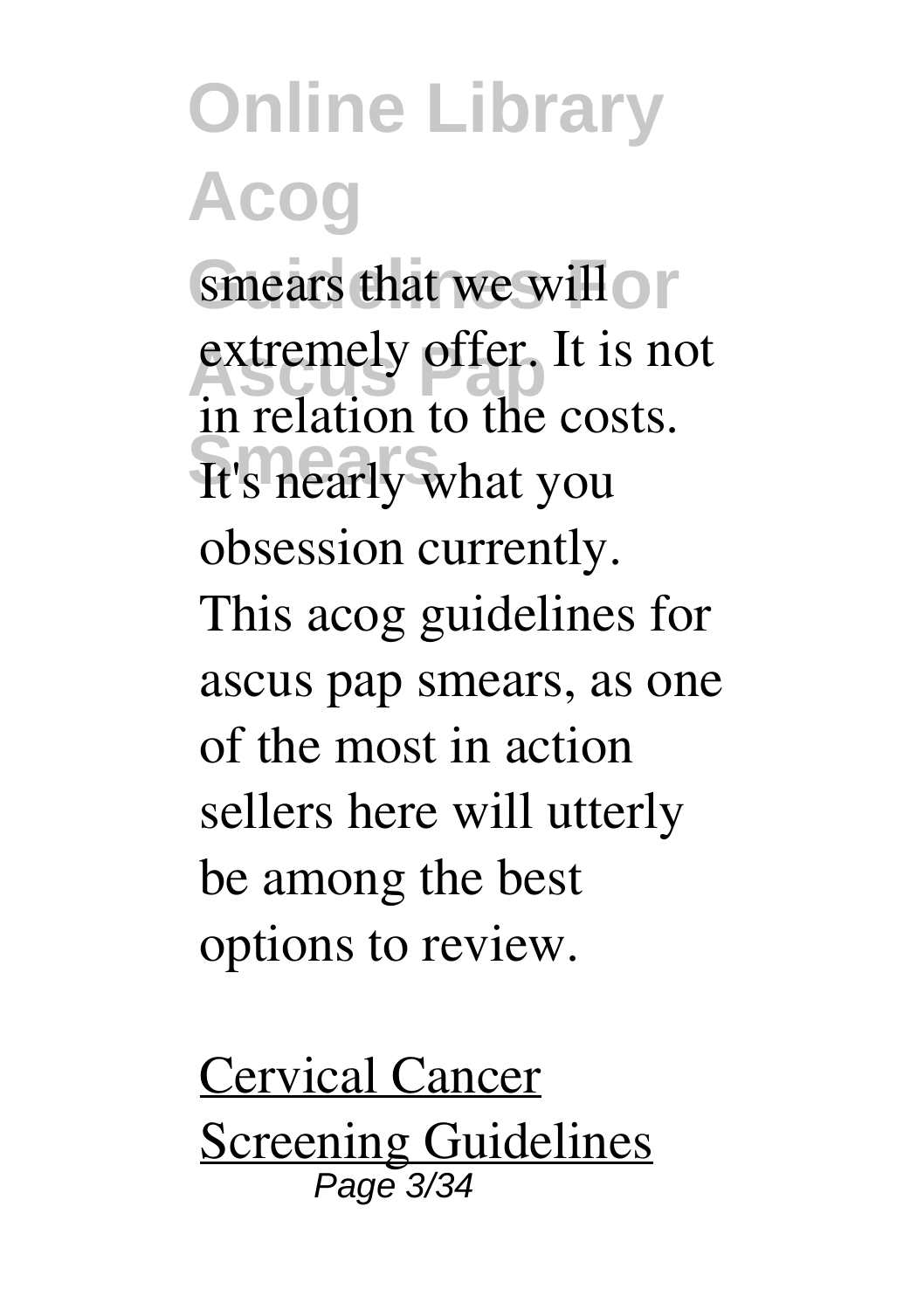**Online Library Acog Guidelines For** \*USMLE STEPs 1, 2 **ASCUS** and the 1 **Smears** interpretation and ASCUS : pap test management New Cervical Cancer Screening Recommendations Explained**MY CERVICAL CANCER + COLPOSCOPY STORY ? ABNORMAL PAP TEST Cervical Cancer** Page 4/34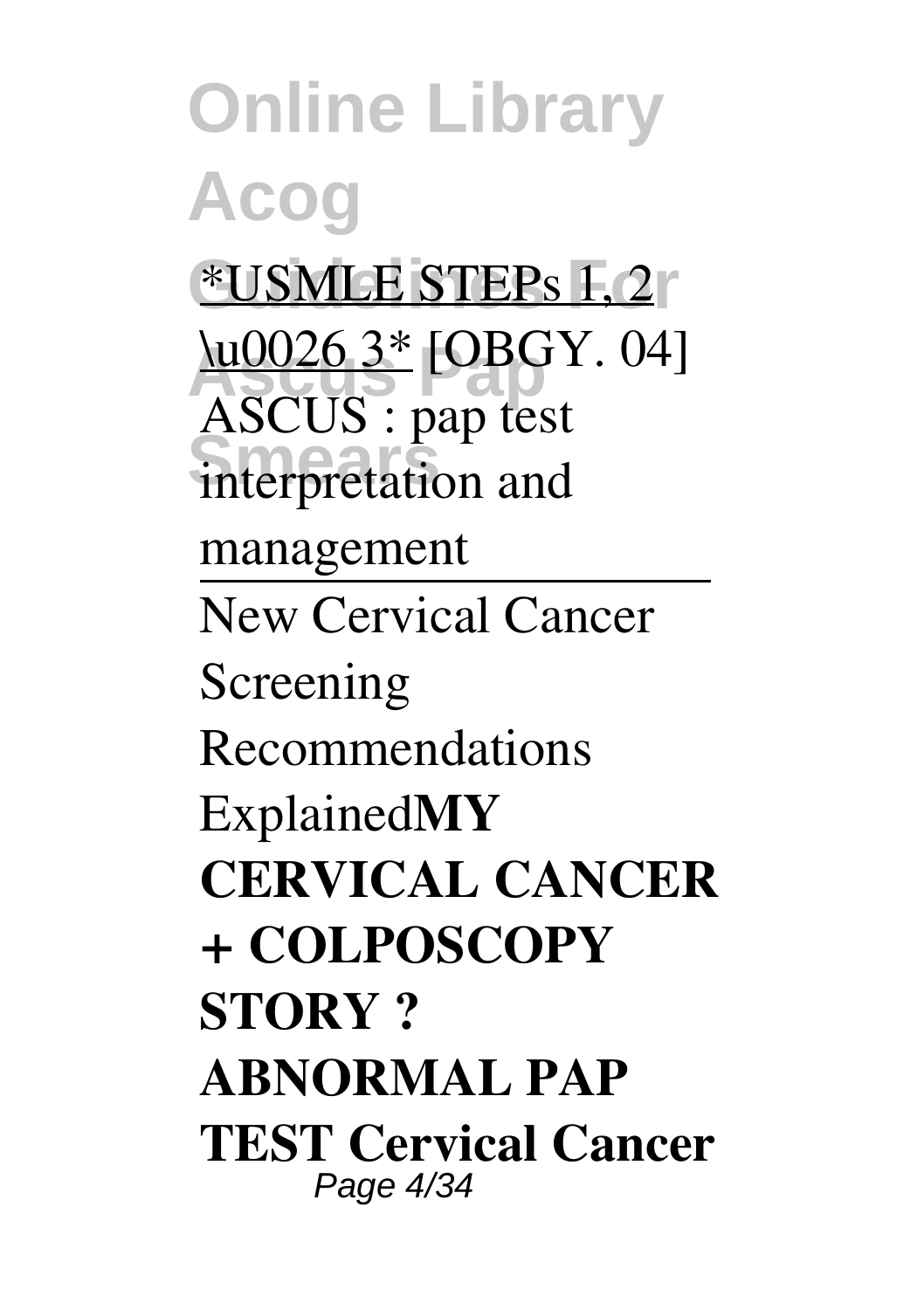**Online Library Acog Screening Guidelines Ascus Pap Update** ASCUS on pap **Smears** mean? **2016: Current** smear: What does it **Guidelines for Cervical Cancer Screening and Management of Abnormal Results** Topic 52: Cervical Disease and Neoplasia *My Abnormal Pap Update | A Year Later New Guidelines for Pap* Page 5/34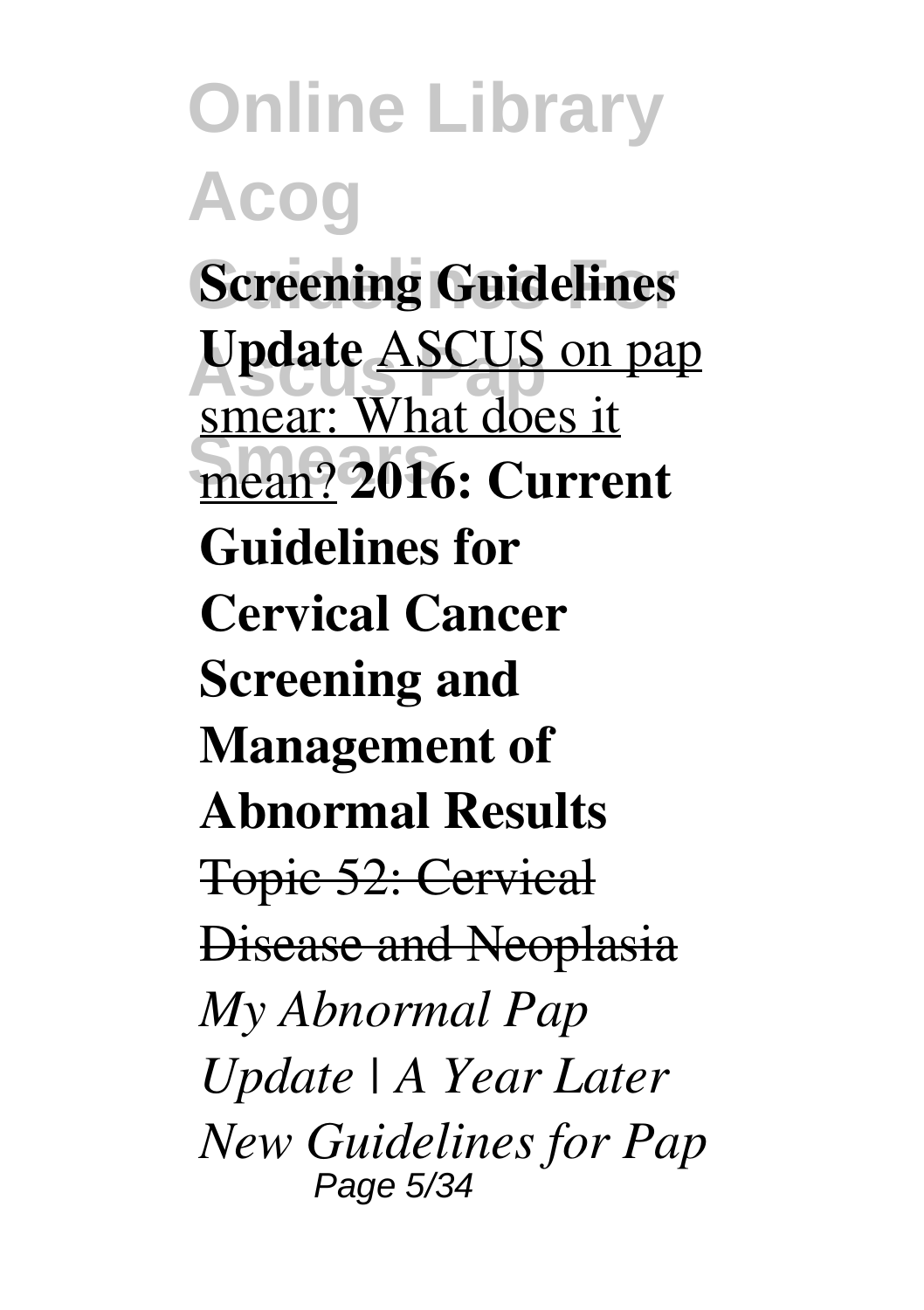**Online Library Acog** Smears - Dr. Anne Doll-**Ascus Pap** *Pollard Topic 3: Pap* **Smears** *Cultures* Abnormal Pap *Test and DNA Probes /* and HPV? Dr. Nick LeRoy provides answers. Don't Ignore These Early Symptoms of Cervical Cancer *My HPV Story with Brogan - Smear Tests, Abnormal Results \u0026 Getting Treatment* Pap Test - A Page 6/34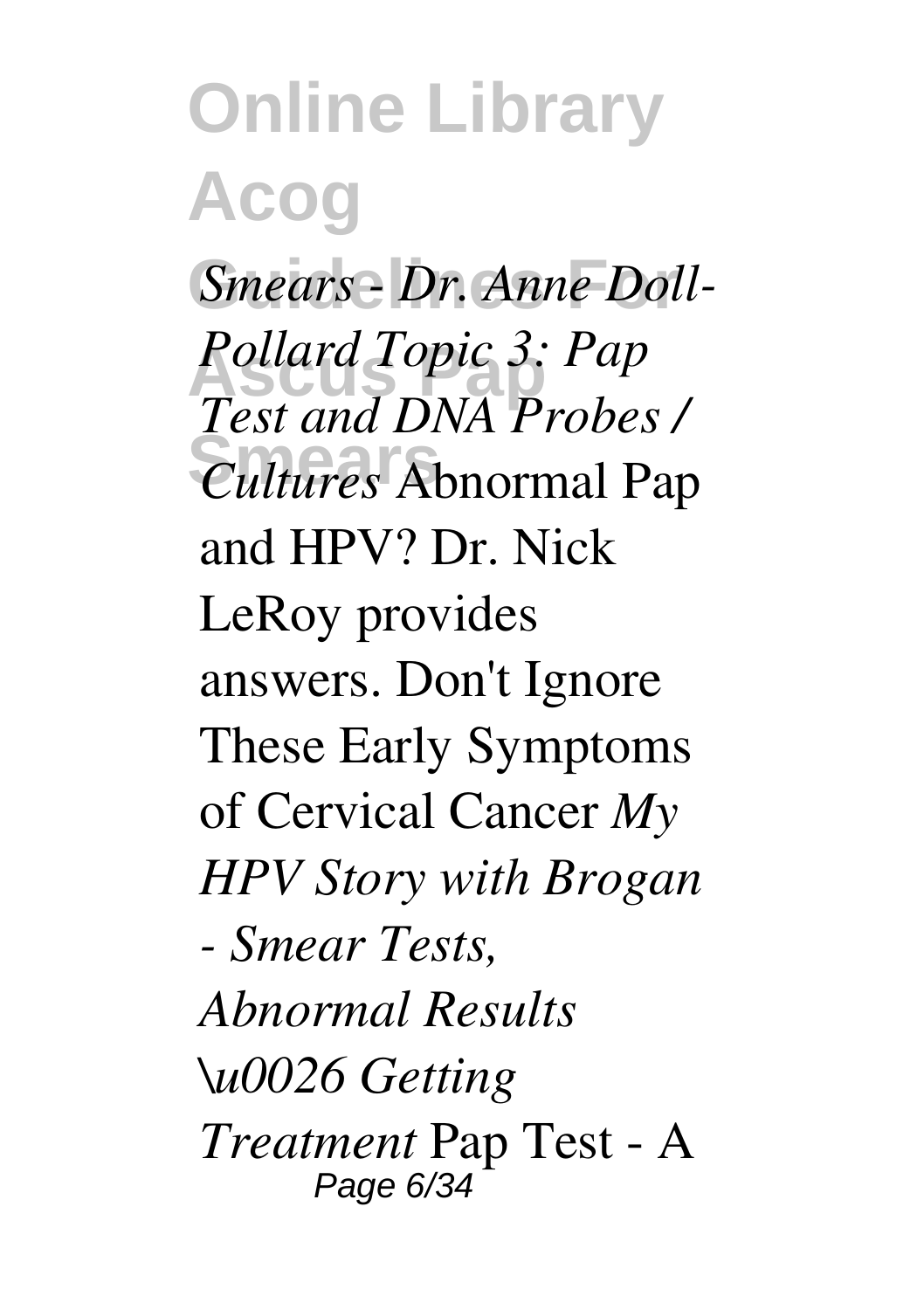**Online Library Acog** step-by-step look at r what happens during the **Smears** *Myself Naturally:* test *How I Healed Cervical Dysplasia CIN 3 (High Grade)* What happens at Cervical screening How To Prepare For A Custody EvaluationHPV virus/ abnormal cells My Pap Smear Experience \u0026 Abnormal Results | Page 7/34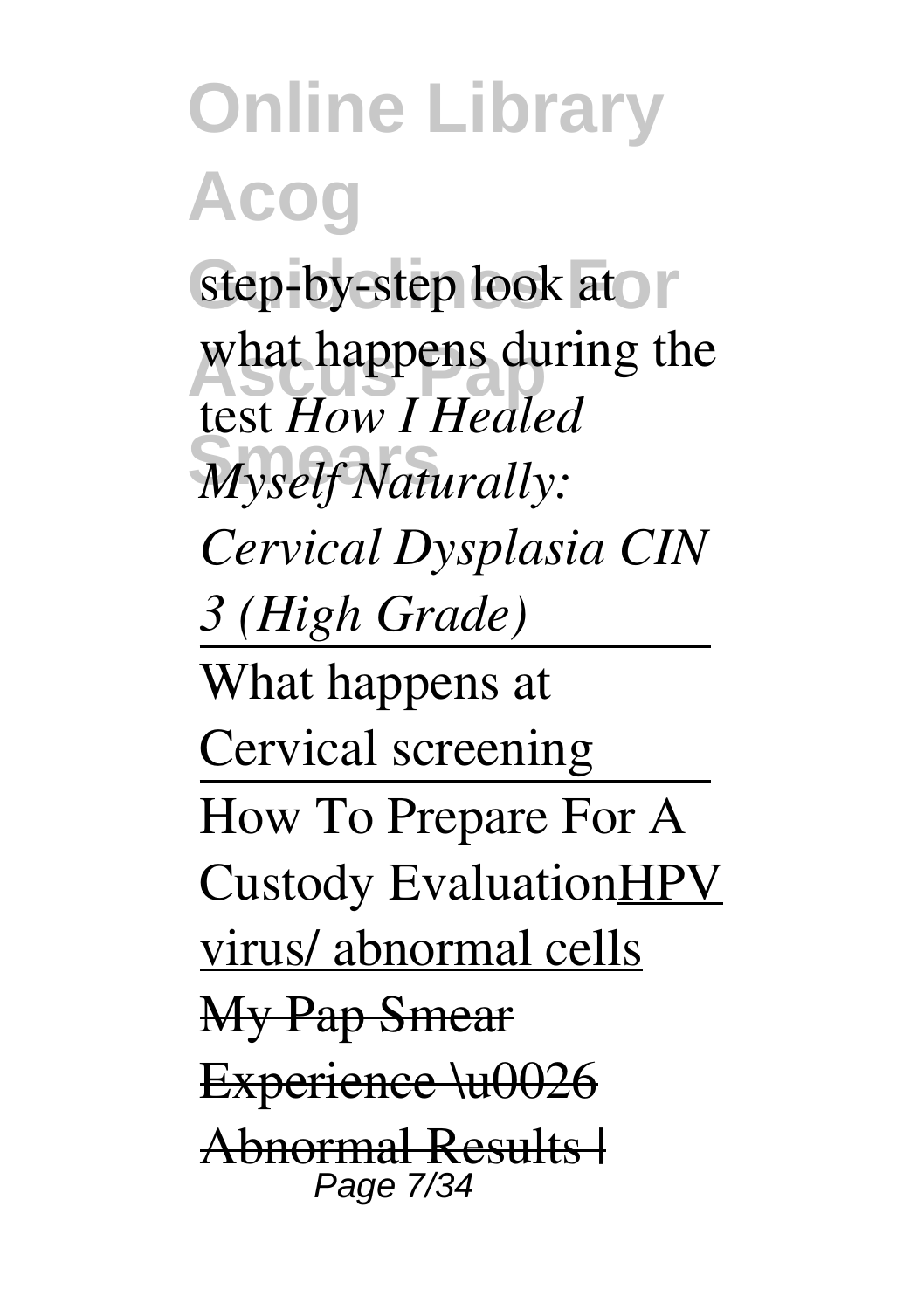**Online Library Acog Guidelines For** Chyaz *SMEAR TEST /* **BAD RESULTS \u0026 Smears** *STORYTIME ?? Gyn A COLPOSCOPY / Cervical Cancer The Medical Education Health: What Does An ASCUS Pap Smear Result Mean?* NYU Langone Ovarian Cancer Survivors Course: CA125 Levels Gynecologist Explains: HPV \u0026 Abnormal Page 8/34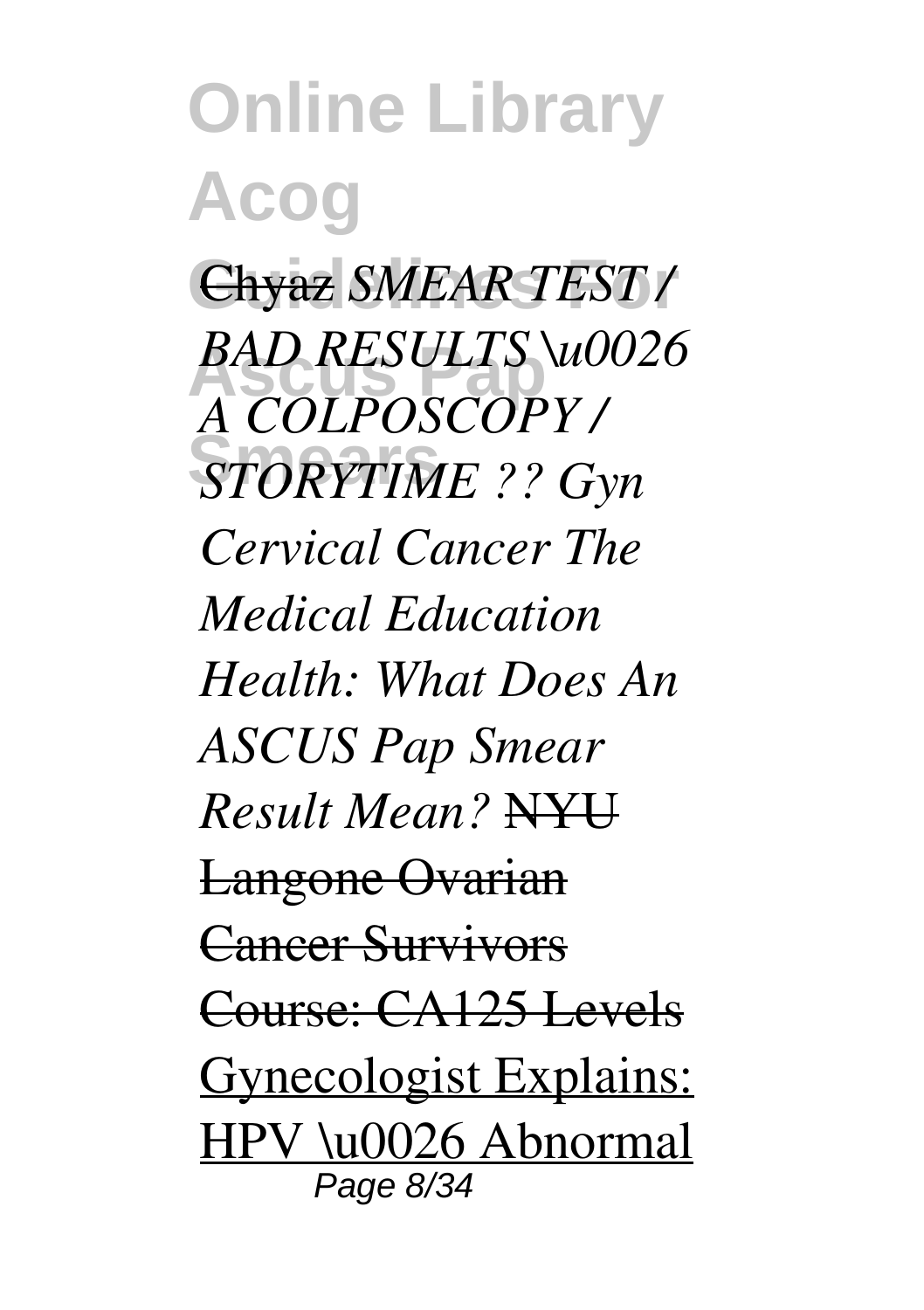**Online Library Acog Pap Smears 2018: 01** *Cancer Screening* **Smears** *Mammos, Ovaries Update: Paps,* Cervical Cancer, HPV, and Pap Test, Animation Pre-Eclampsia DR. **MICHELLE** TOLLEFSON - A PLANT BASED M.D. WHO IS THRIVING WITH BREAST **CANCER** Page 9/34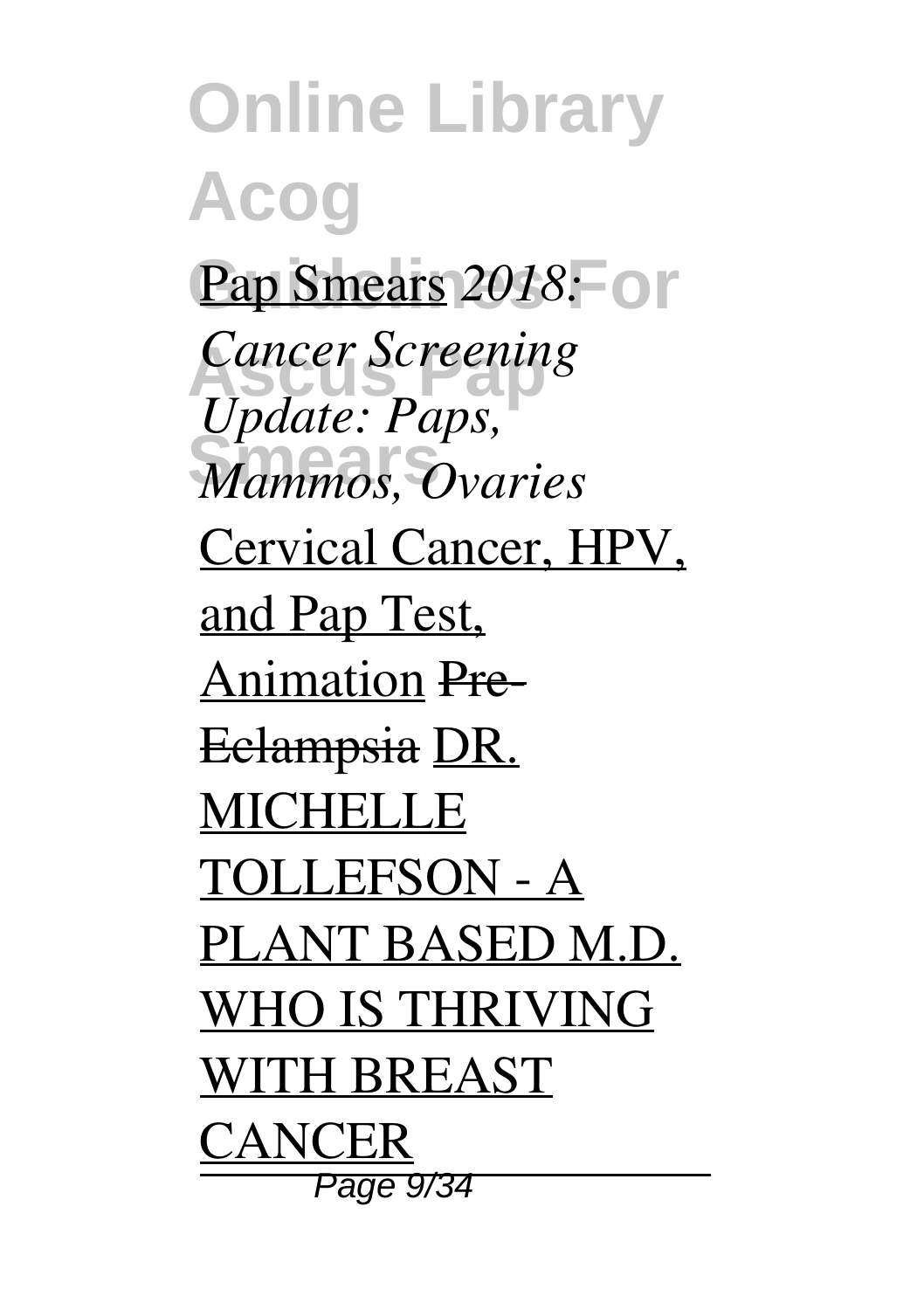### **Online Library Acog** Polycystic Ovarian OF **Ascus Pap** Syndrome (PCOS)*Acog* **Smears** *Pap Guidelines For Ascus* If you have an abnormal cervical cancer screening test result, you may need further testing. The following tests may be done depending on your age and your initial Pap test result (see Table 1): .

Repeat Pap test or co-Page 10/34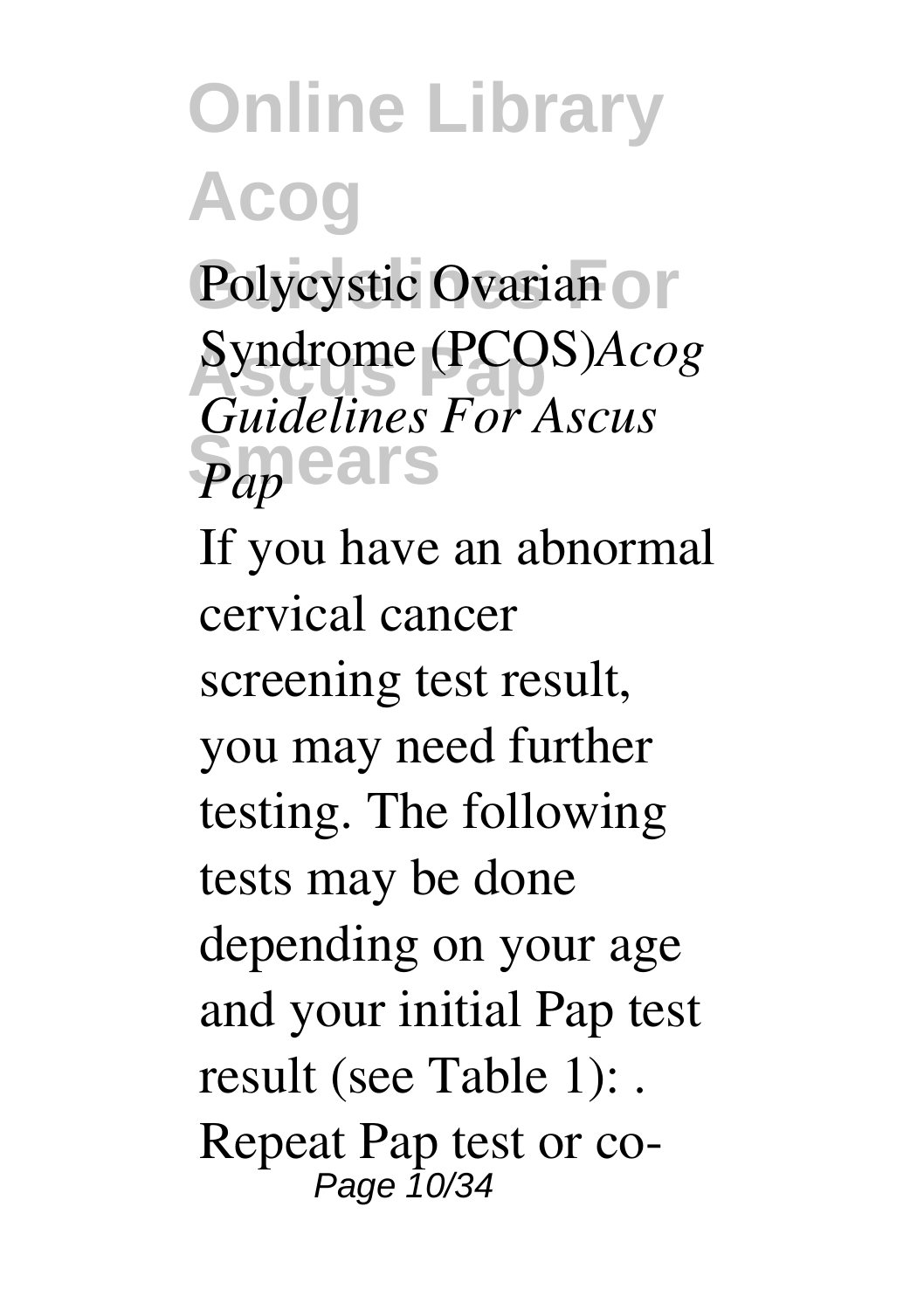**Online Library Acog** test-A repeat Pap test or **Ascus Pap** a repeat co-test (Pap test **Smears** types of HPV) is and a test for high-risk recommended as a follow-up to some abnormal test results.

*Abnormal Cervical Cancer Screening Test Results | ACOG* This is a consensus document with input from ACOG, ACS, Page 11/34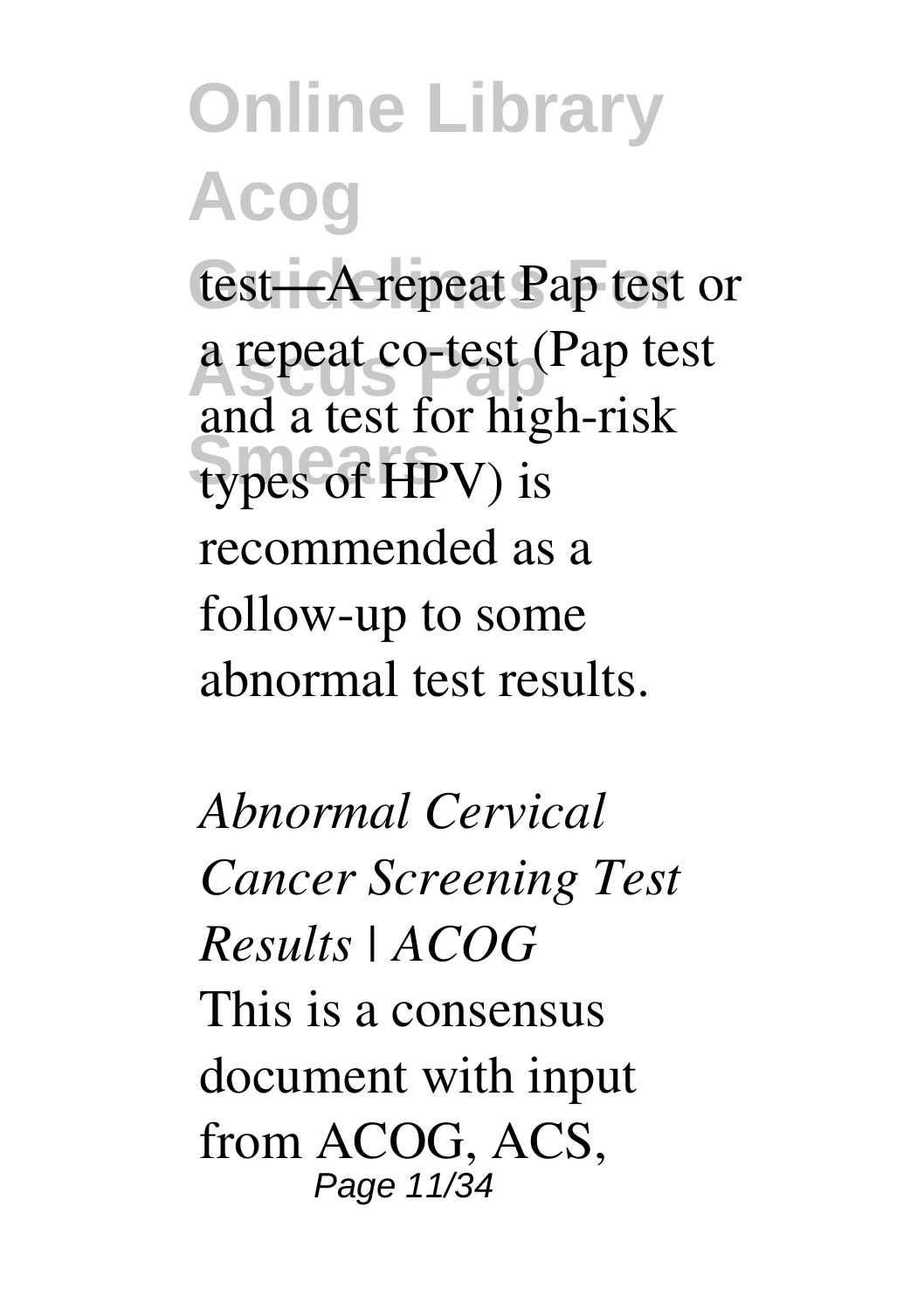**Online Library Acog SGO** and multiple other professional **Smears** those affiliated with organizations, including laboratory medicine. (In October 2020, ACOG released a practice advisory supporting the new ASCCP guidance and withdrew its previous practice bulletin on cervical cancer screening management. Page 12/34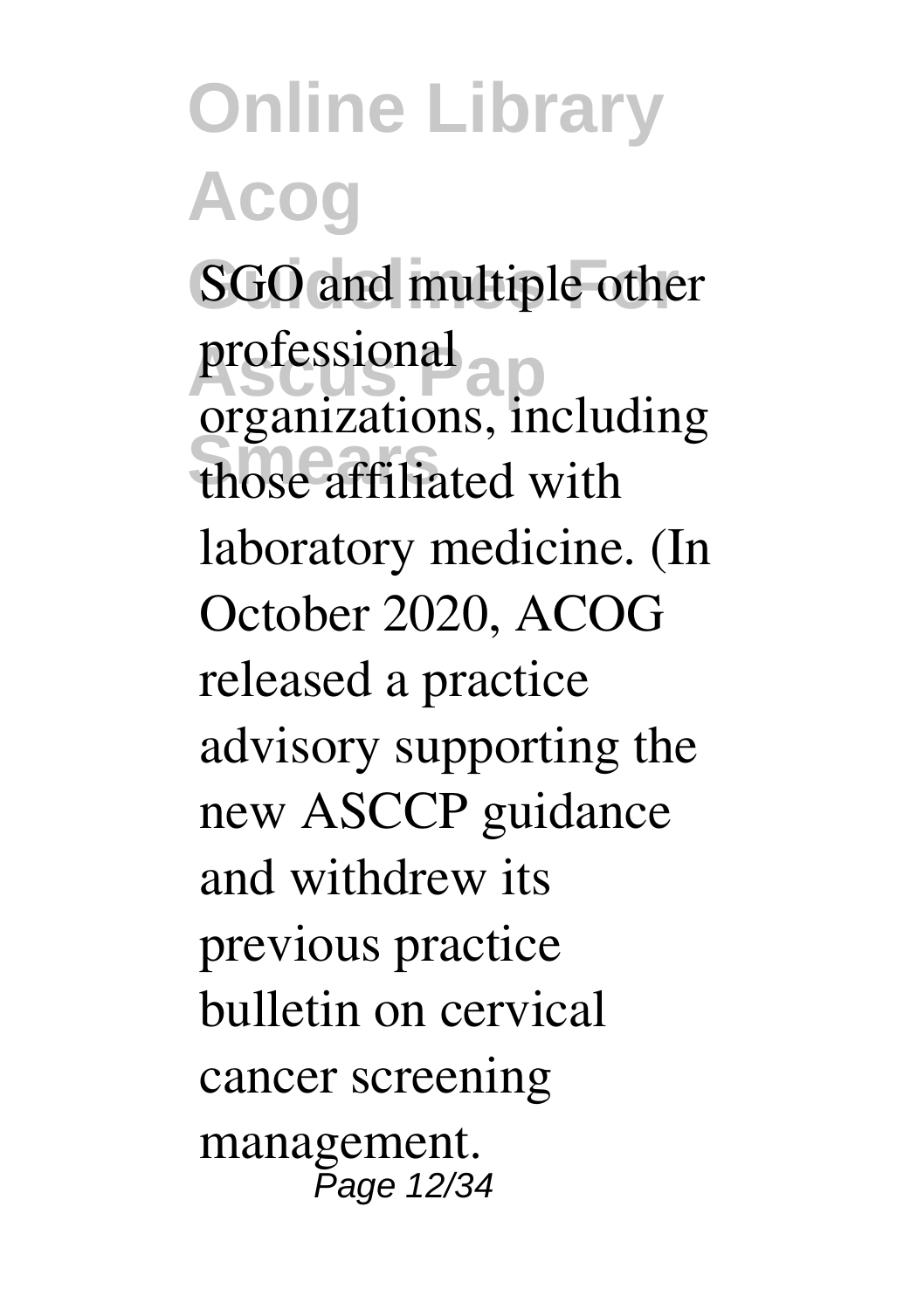**Online Library Acog Guidelines For** *The New ASCCP* **Smears** *Guidelines for Management Consensus Abnormal ...* The Society of Gynecologic Oncology and ASCCP endorse this document. On August 21, 2018, the U.S. Preventive Services Task Force (USPSTF) published its final recommendation Page 13/34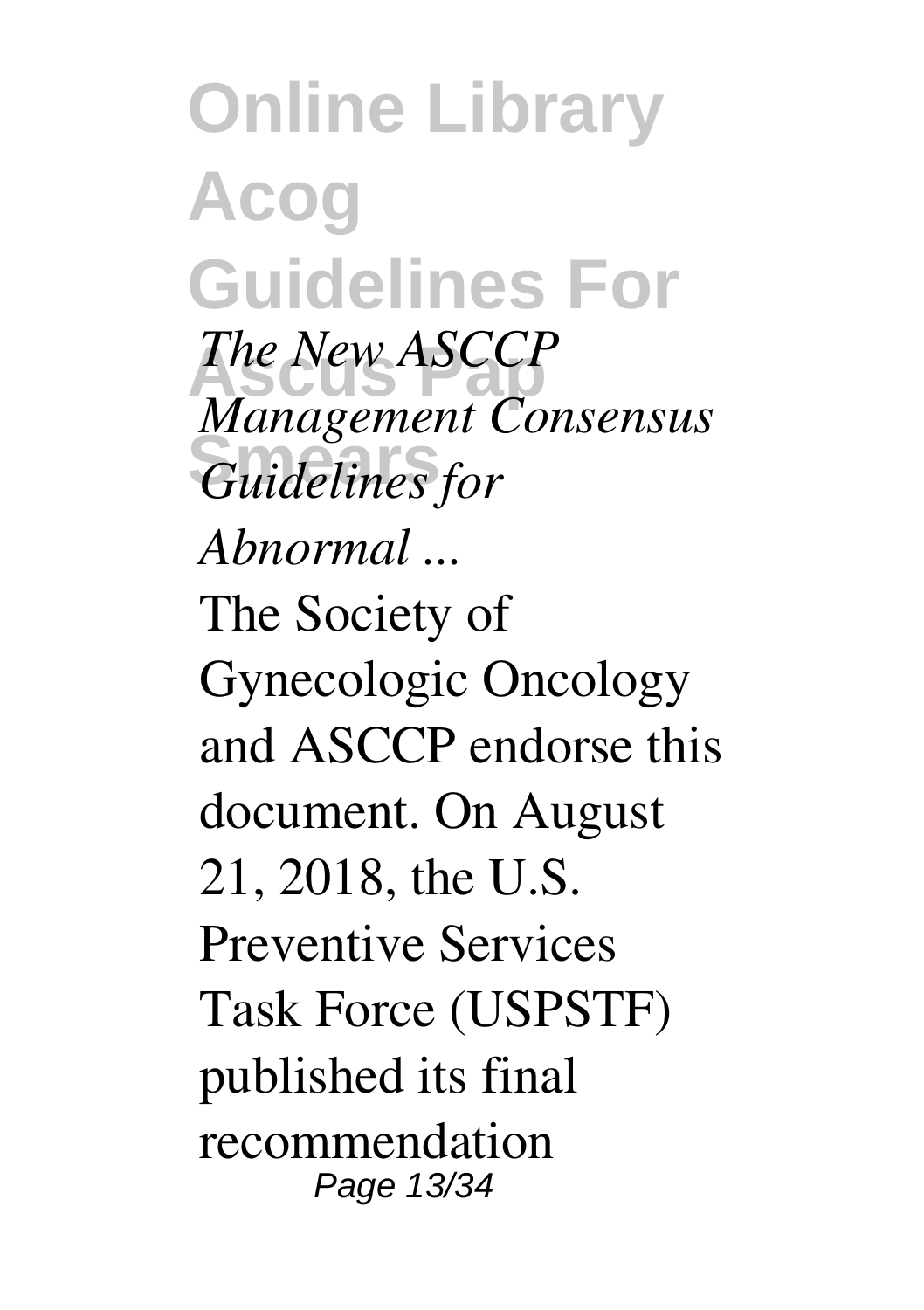#### **Online Library Acog** statement 1 on cervical cancer screening in Table 1. The major average-risk women change from the 2012 USPSTF guidelines is that for average-risk women aged 30–65 years, the USPSTF now recommends high-risk human papillomavirus (hrHPV) testing alone every 5 years as an alternative to screening Page 14/34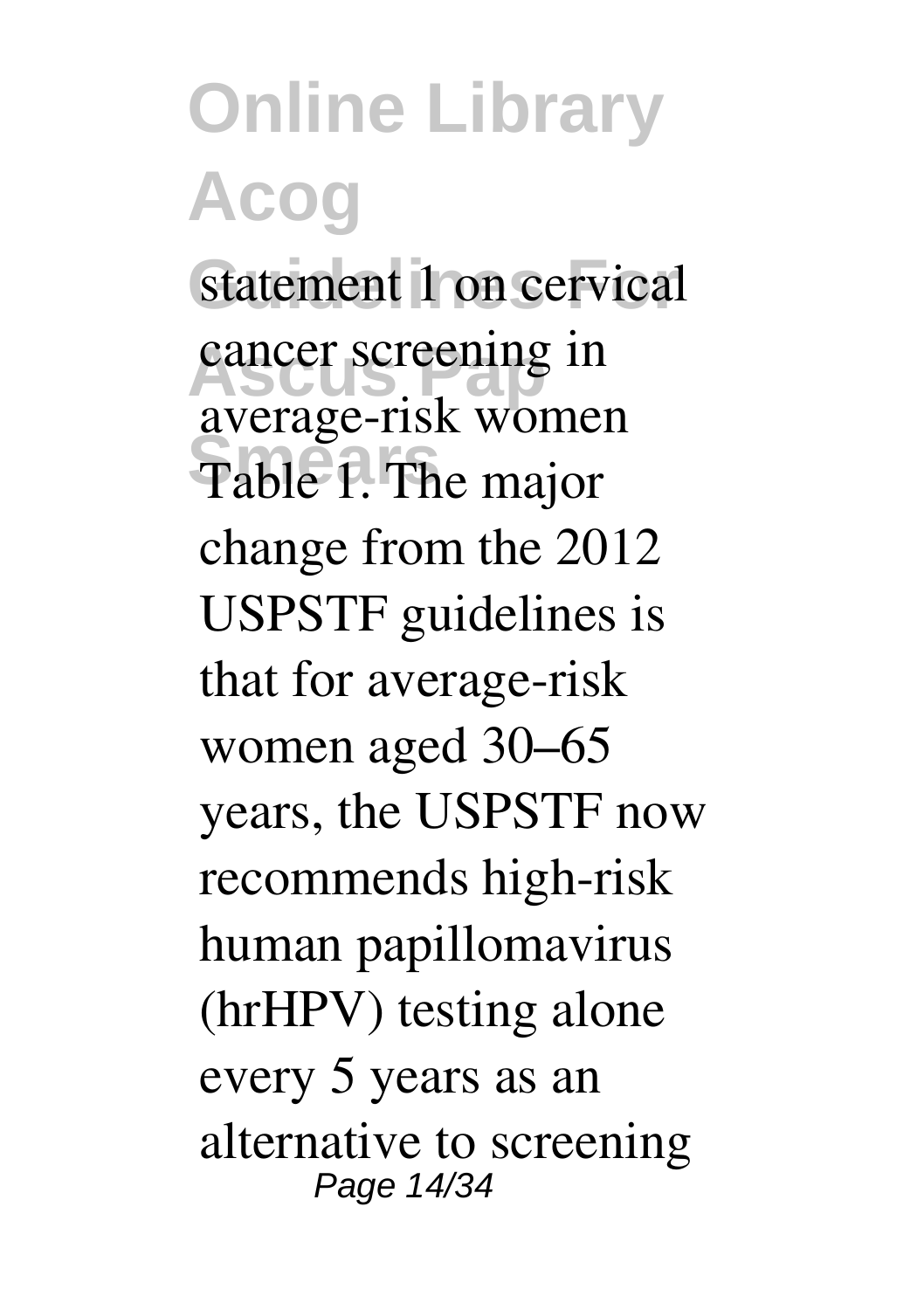**Online Library Acog** with cervical cytology **Ascus Pap** ...  $Cervical Cancer$ *Screening (Update) | ACOG* Guidelines for the Assessment of Abnormal Cervical Cytology Ia: Persistent LSIL/ASCUS Discharge \* Positive Predictive Value of ASCUS/LSIL for CIN2+ is  $15-25\%$ Page 15/34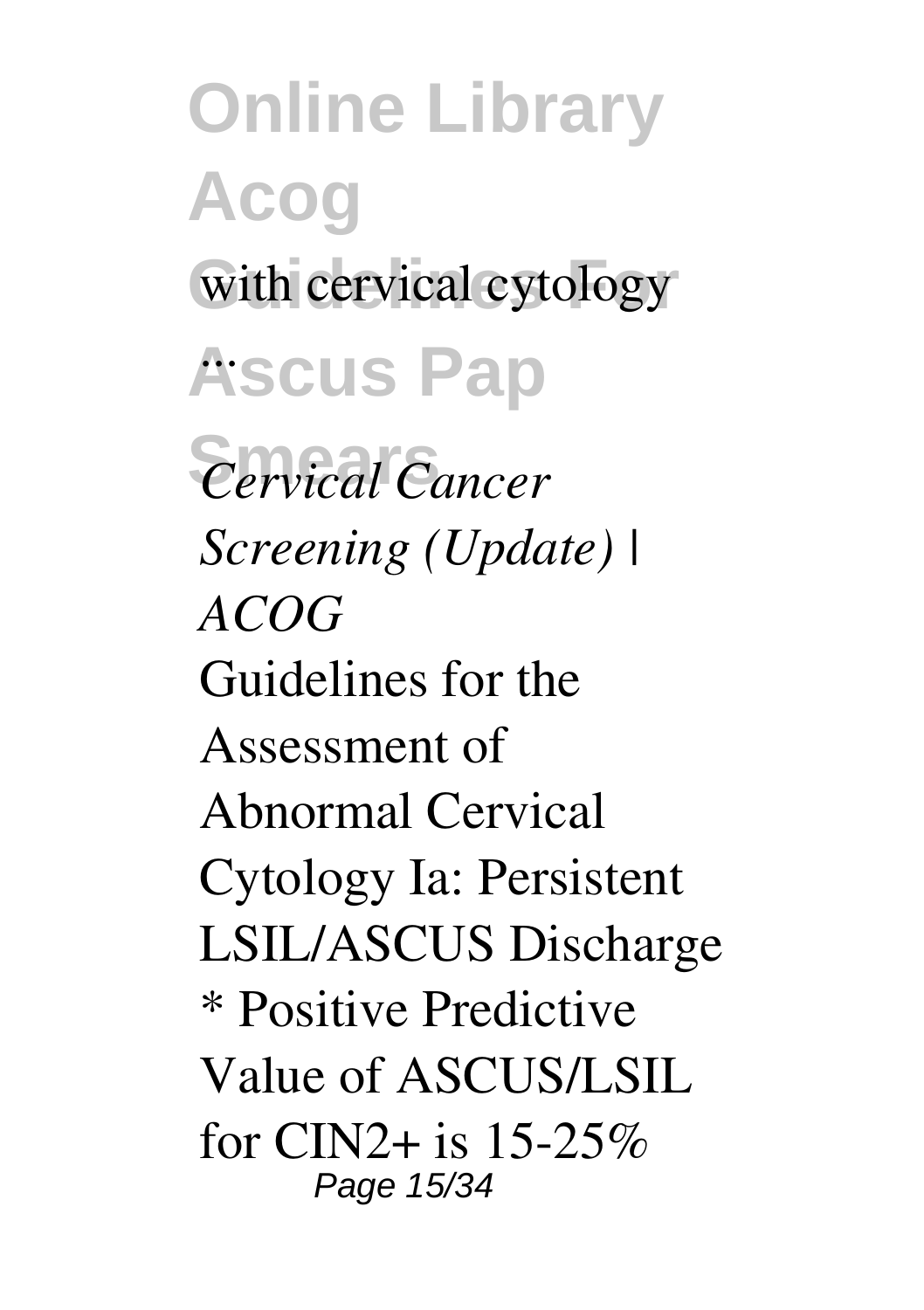**Online Library Acog** Persistent LSIL<sub>S</sub> For **Ascus Pap** /ASCUS \* (Over 12 **Smears** Colposcopy, Pap in 12 months) Satisfactory months No CIN 2, 3 Manage per guideline CIN 2, 3 No CIN 2, 3 Unsatisfactory Colposcopy (ECC required ) CIN 2, 3

*Management Algorithms for Abnormal Cervical Cytology and ...* Page 16/34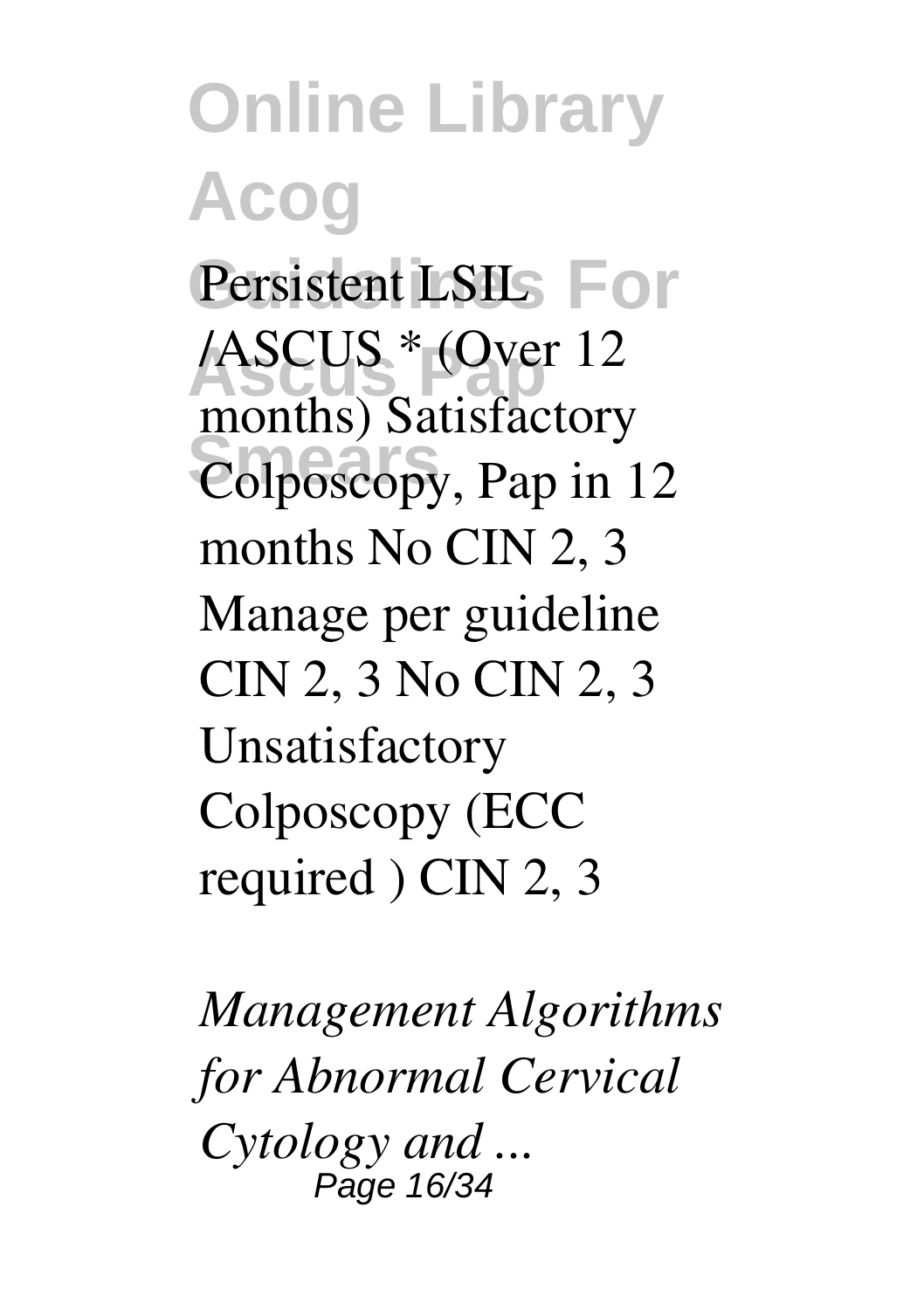### **Online Library Acog** New information about the natural history of **Smears** the role of human cervical dysplasia and papillomavirus (HPV) in cervical cancer, as well as the development of new technologies for cervical cancer...

*ACOG Releases Guidelines for Managing Abnormal Cervical ...* Page 17/34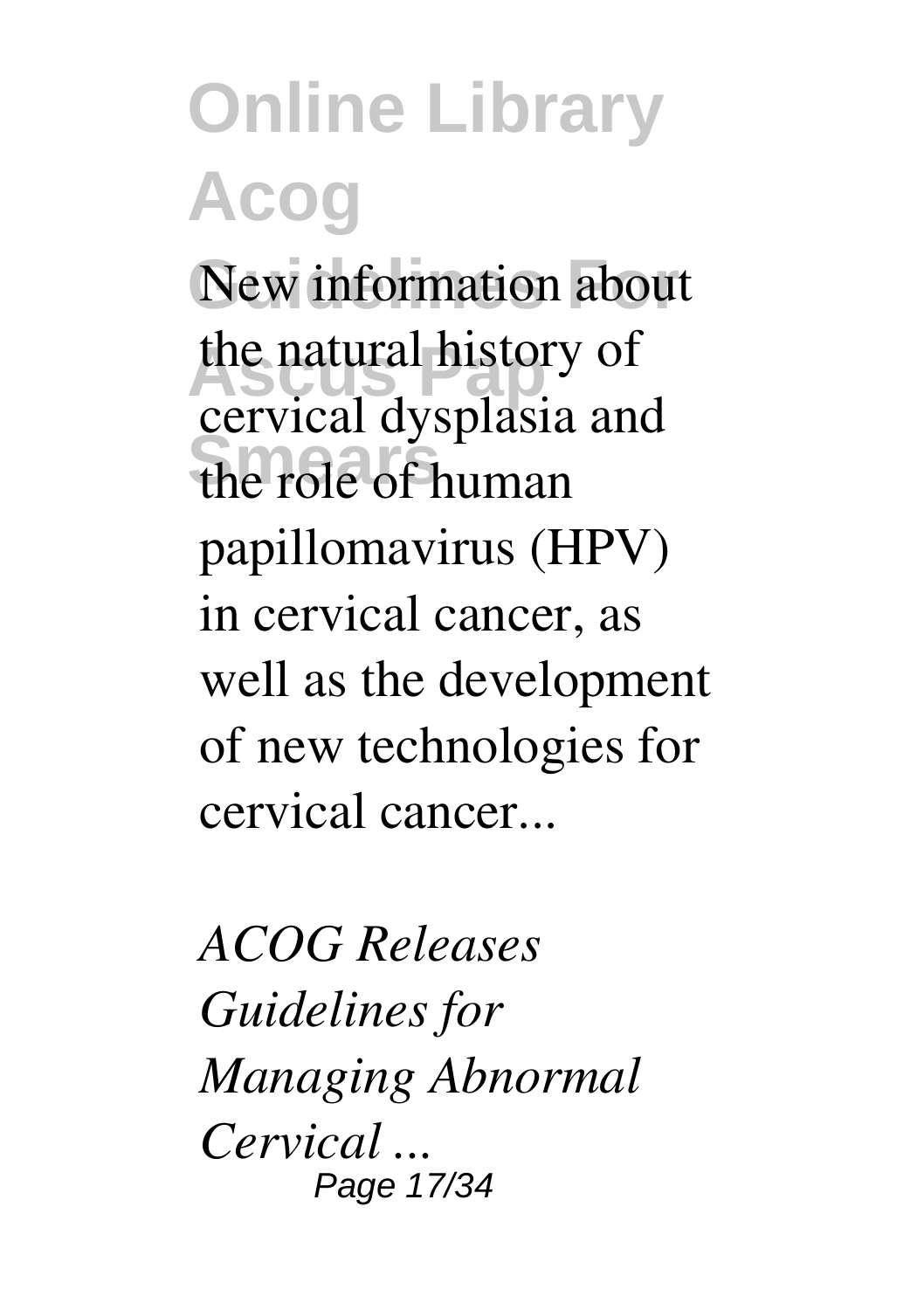**Online Library Acog Current Pap Test For** Recommendations. USPSTF, ACOG) • (ASCCP, ACS, ASCP, First Pap test age 21 • Test every three years until age  $30 \cdot \text{Age} > 30$ , HPV test with Pap test every 5 years. –If HPV testing unavailable, Pap every 3 years. • No more testing after hysterectomy (if cervix has been removed) or Page 18/34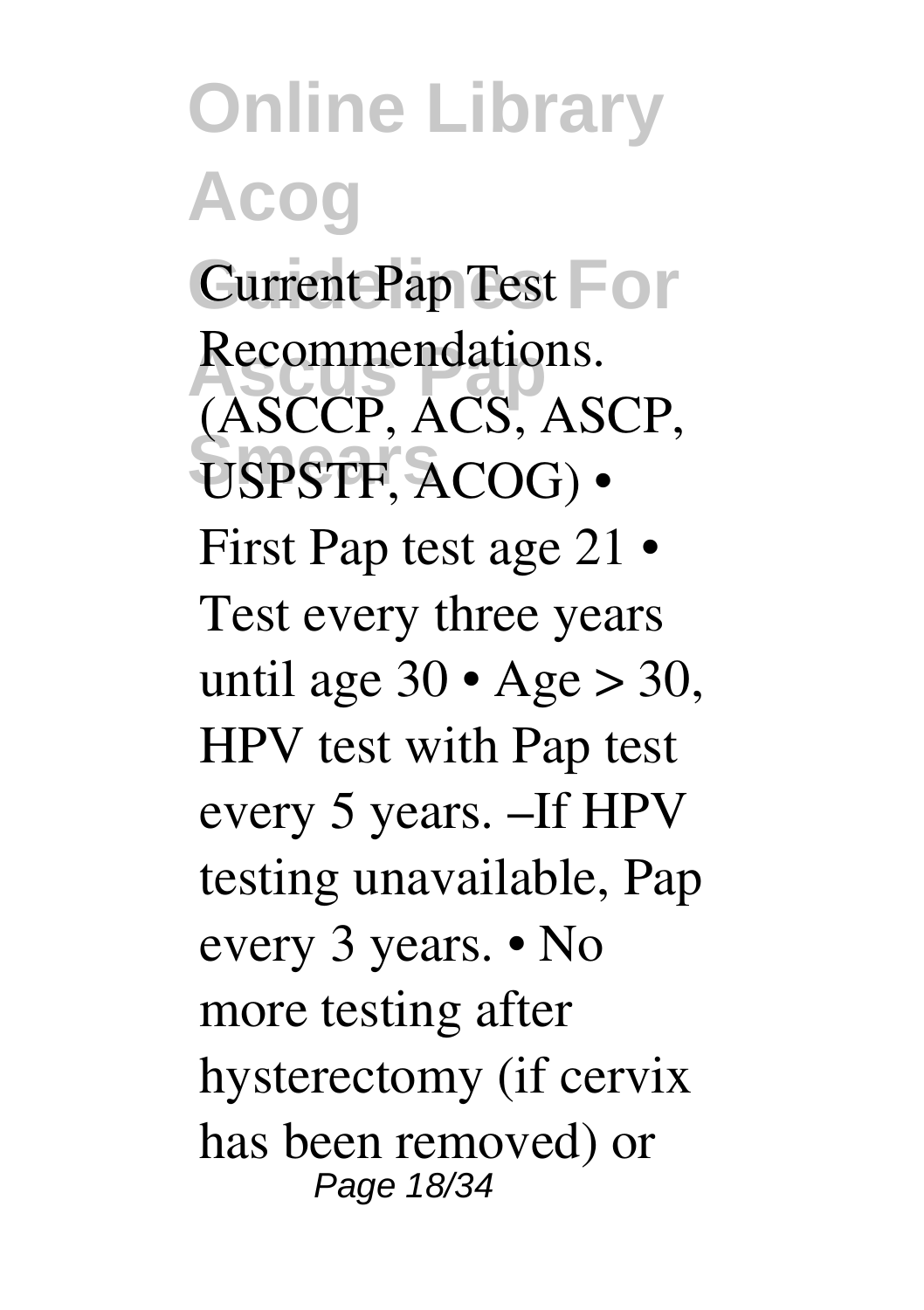## **Online Library Acog** age 65. – With negative **Ascus Pap** Pap history.

**Smears** *Guidelines for Paps, HPV Tests and Managing Abnormal Pap Tests* · Pap Smear Screening begins at age 21 regardless of when sexual activity starts. Adolescents/young women 20 and below are not recommended to Page 19/34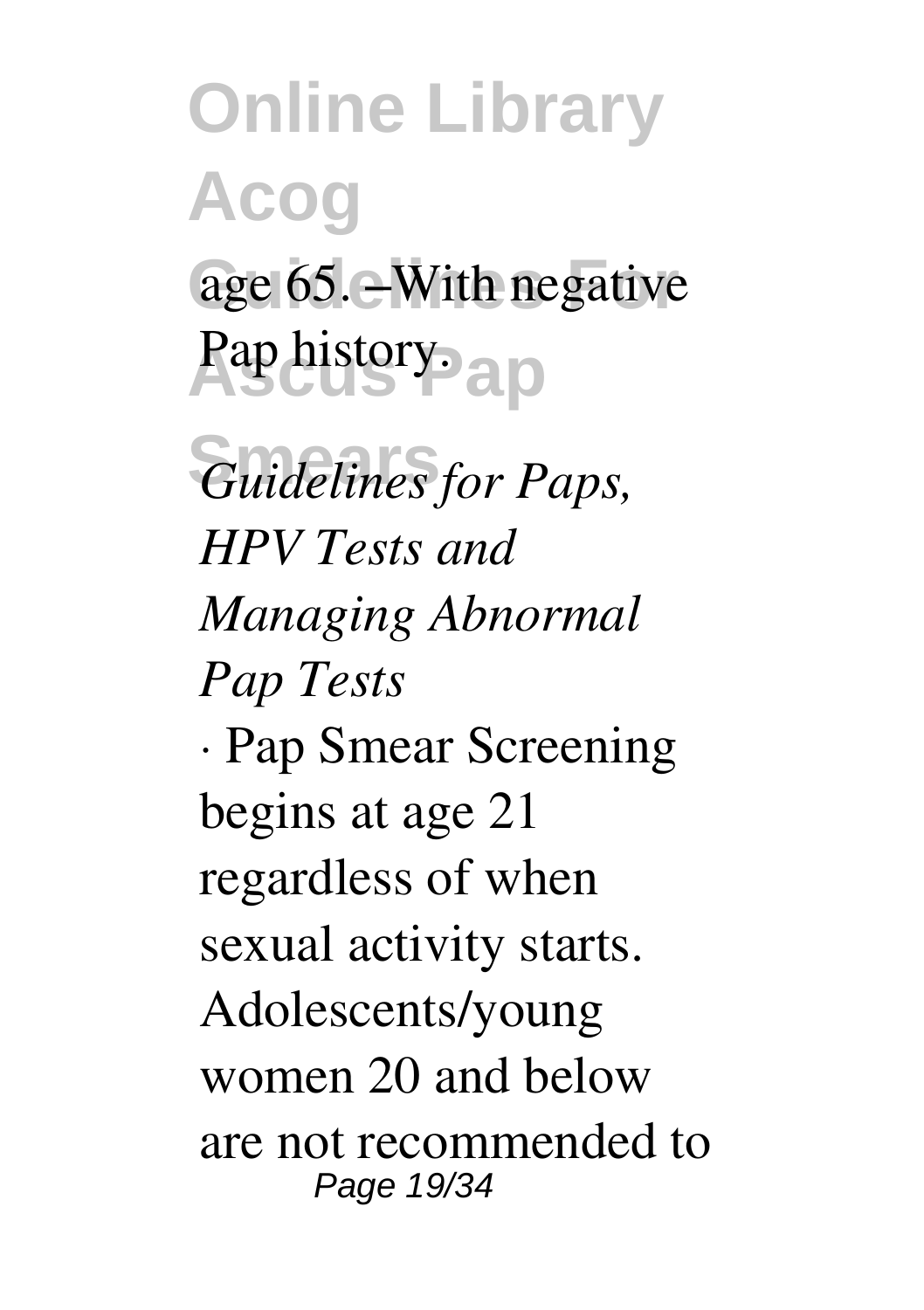**Online Library Acog** have a Pap test or HPV testing. Pap screening **Smears** Pap history is may end at age 65 if the unremarkable and the patient is low risk. · Screening recommended every 3 years for women 21-29. Women 30-65 and older who have had 3 consecutive negative Pap test and who have no history of CIN2 or 3, etc. OR Page 20/34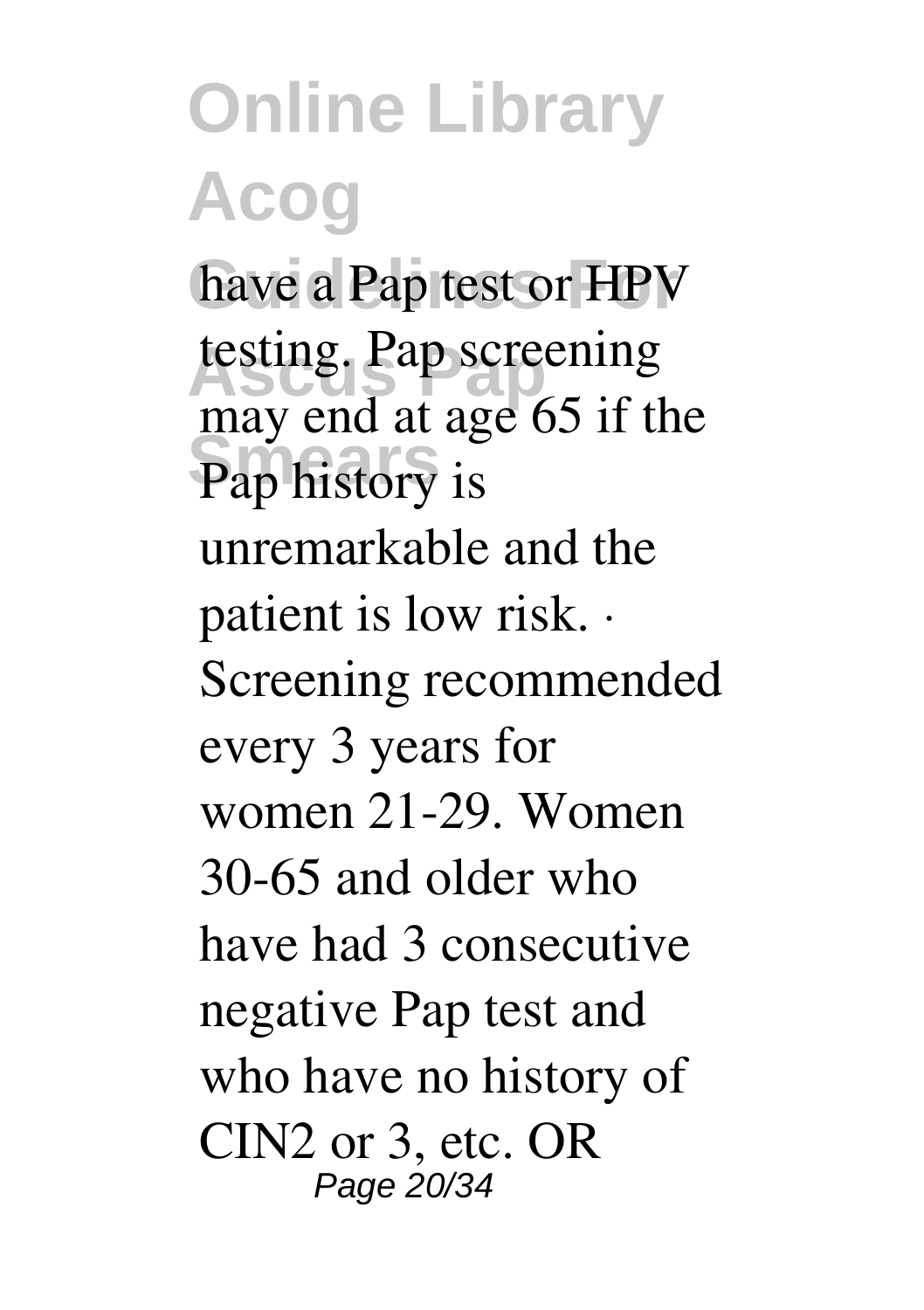**Online Library Acog Guidelines For Ascus Pap** *Pap Smear Referral* **Smears** ASCUS Pap Guidelines *Guideline* is a continuing suggestion due to the concern that it is crucial when relating to Abnormal Pap Smear After Cone Biopsy, Abnormal Pap Smear After Hysterectomy, and Abnormal Pap Smear After LEEP. Somebody Page 21/34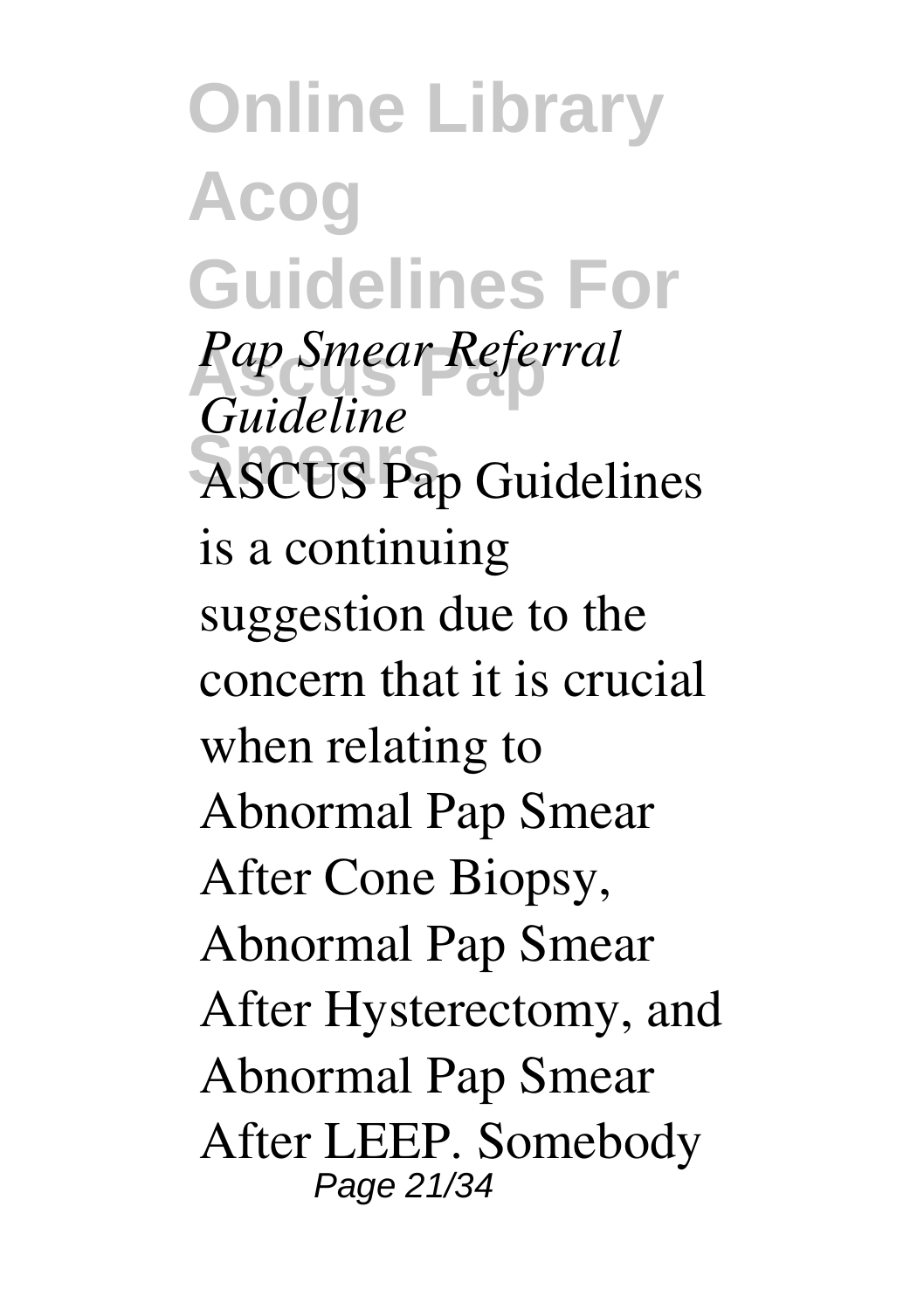### **Online Library Acog** could enhance the  $\circ$ body's immune system **Smears** create immunity to an and therefore generally HPV infection in literally just a few months, sooner than it can produce any significant injury.

*ASCUS Pap Guidelines* To address these issues, the American College of Obstetricians and Page 22/34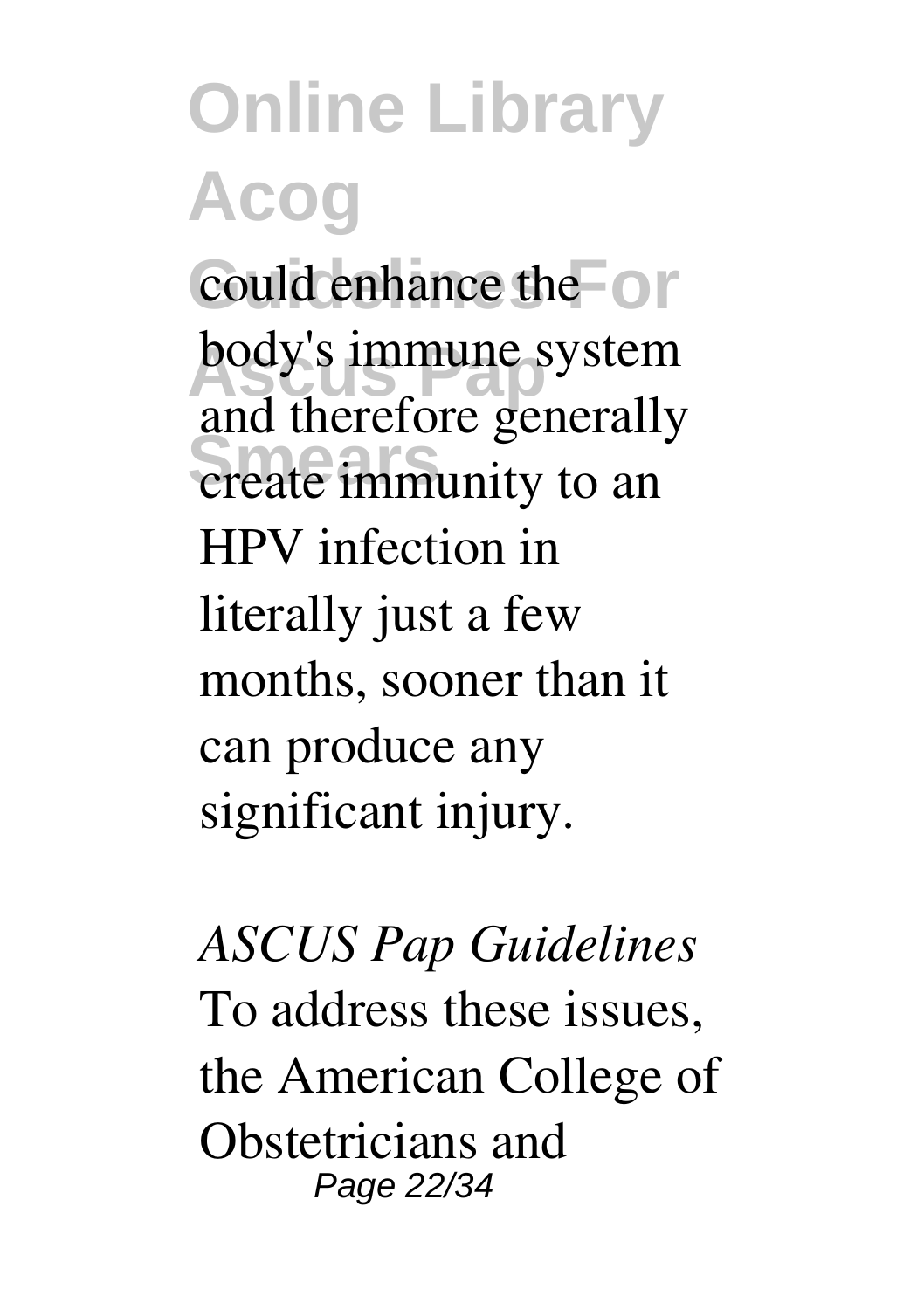**Online Library Acog** Gynecologists (ACOG) has released evidence-**Smears** management of based guidelines for abnormal cervical cytology and histology. The...

*ACOG Releases Guidelines for Management of Abnormal ...* The new pap smear guidelines (2012) Page 23/34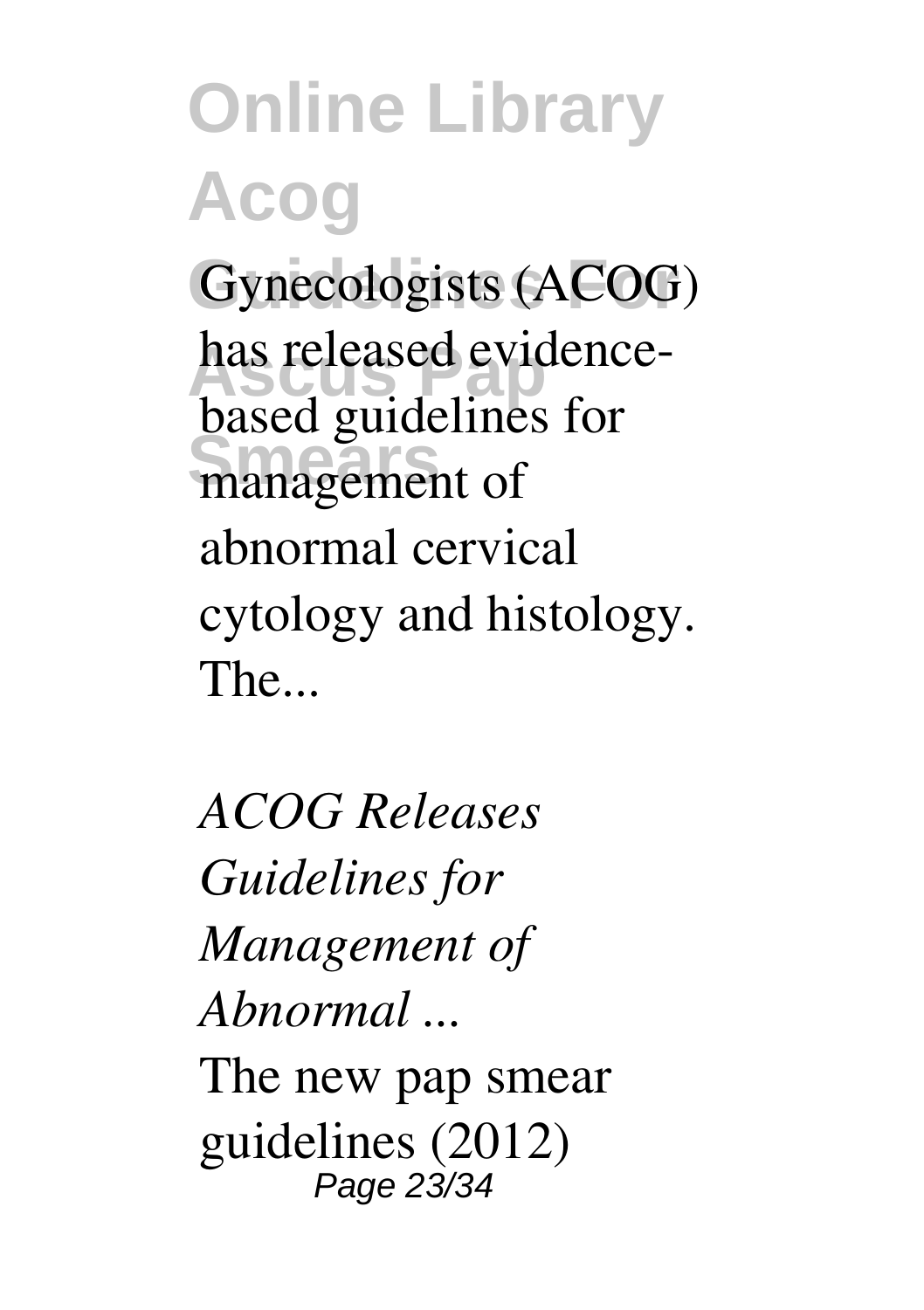#### **Online Library Acog** recommend that a<sup> $\overline{\phantom{a}}$ </sup> woman's first pap **Smears** she is 21 years old and smear should be when not before. Being sexual active does not change this recommendation. For women age 21 to 29, only "cytology testing," which looks for abnormal or unhealthy cells under a microscope, should be used. Page 24/34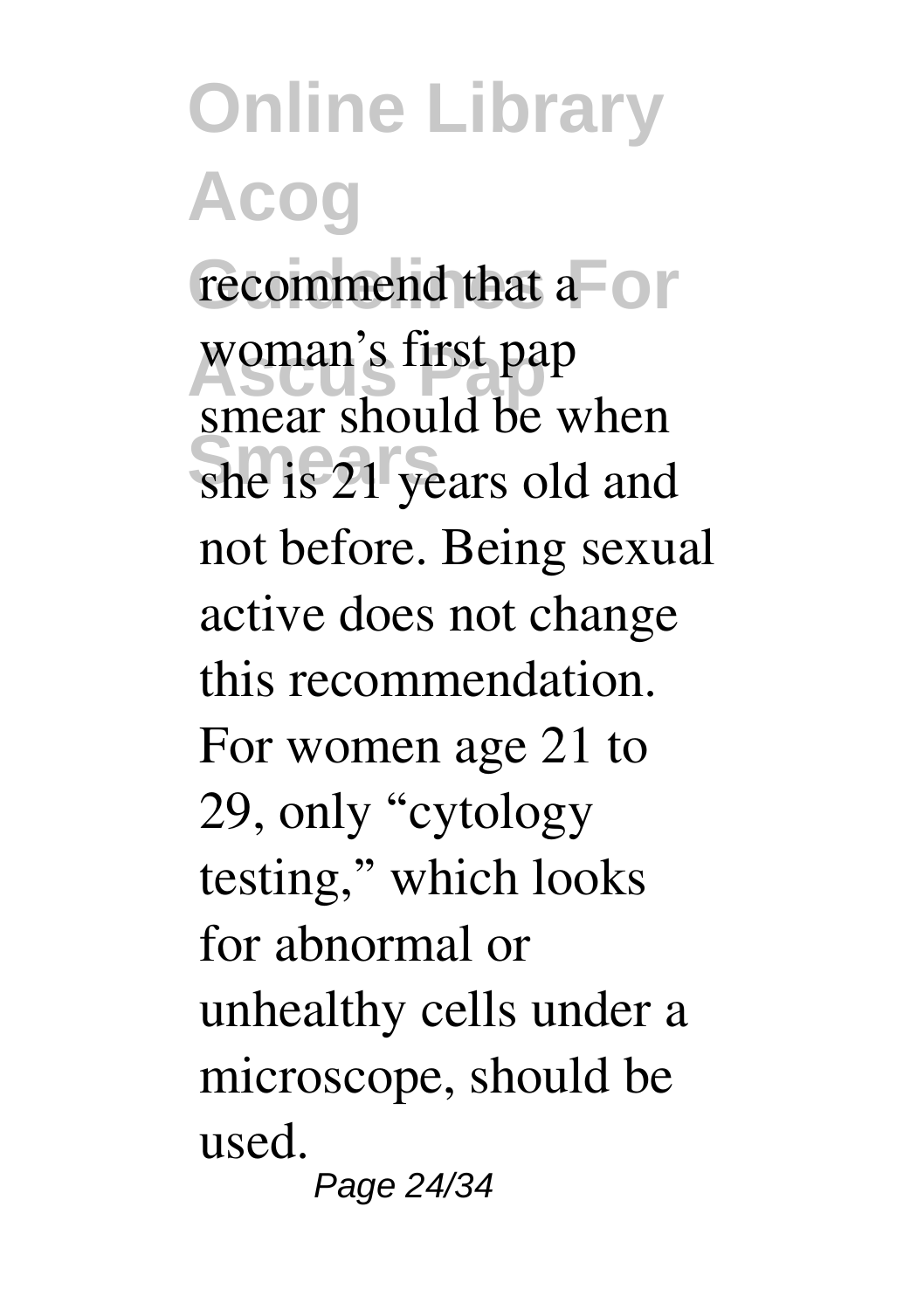**Online Library Acog Guidelines For** *ThePapApp* **Smears** neither observation nor In contrast to ASCUS, a repeat Pap smear is an option because the potential for abnormalities is much higher in the AGUS smear. Management is based on the AGUS subclassification (if given) and the patient's age. To continue Page 25/34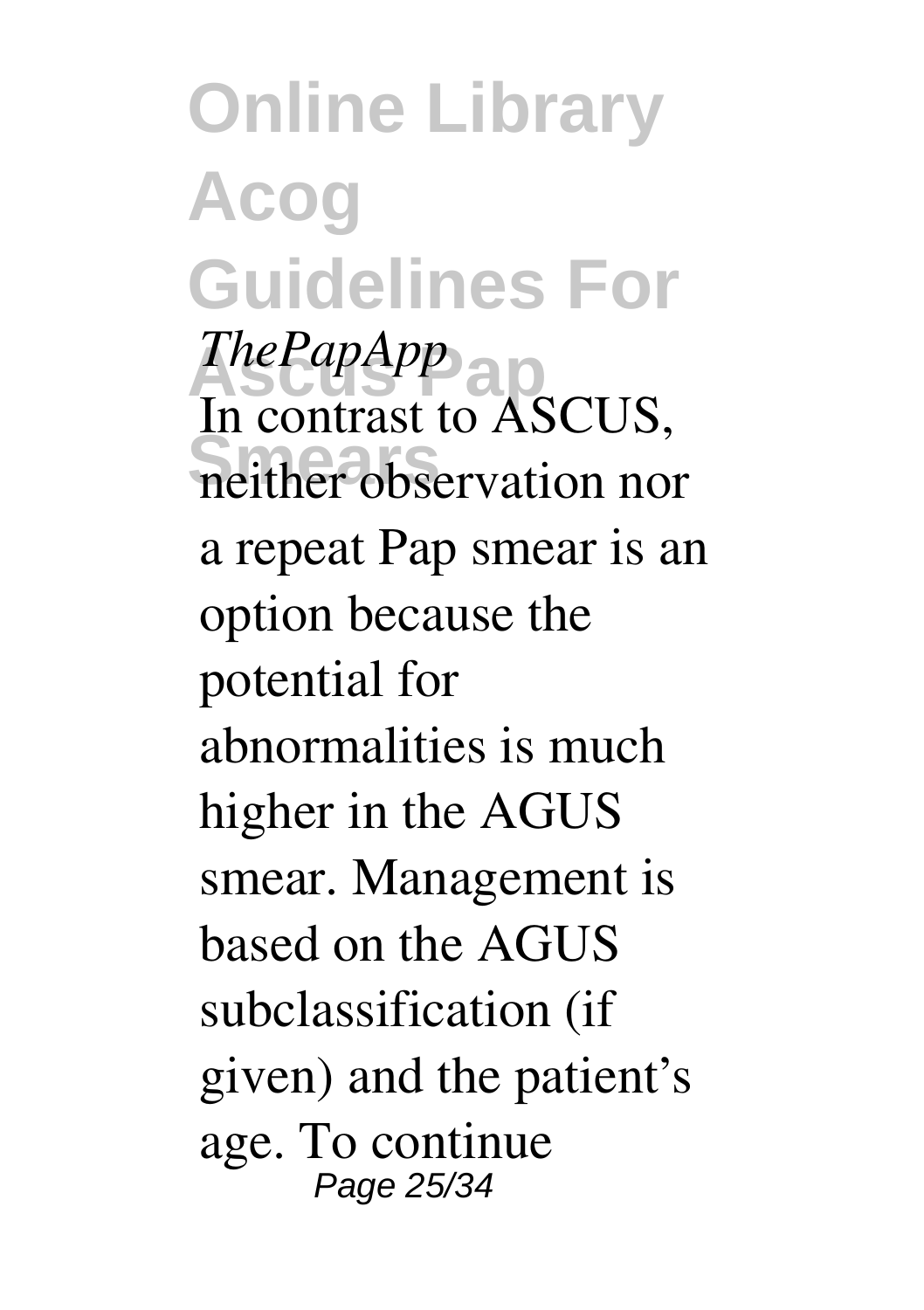**Online Library Acog** reading this article ... **Ascus Pap** *Managing ASCUS and* **Smears** *AGUS Pap smears | MDedge ObGyn* Pap results showing ASCUS cells are one of the most common abnormalities seen. If the HPV test results are negative, and a patient has a Pap abnormality showing ASCUS cells, a follow-up Pap test is Page 26/34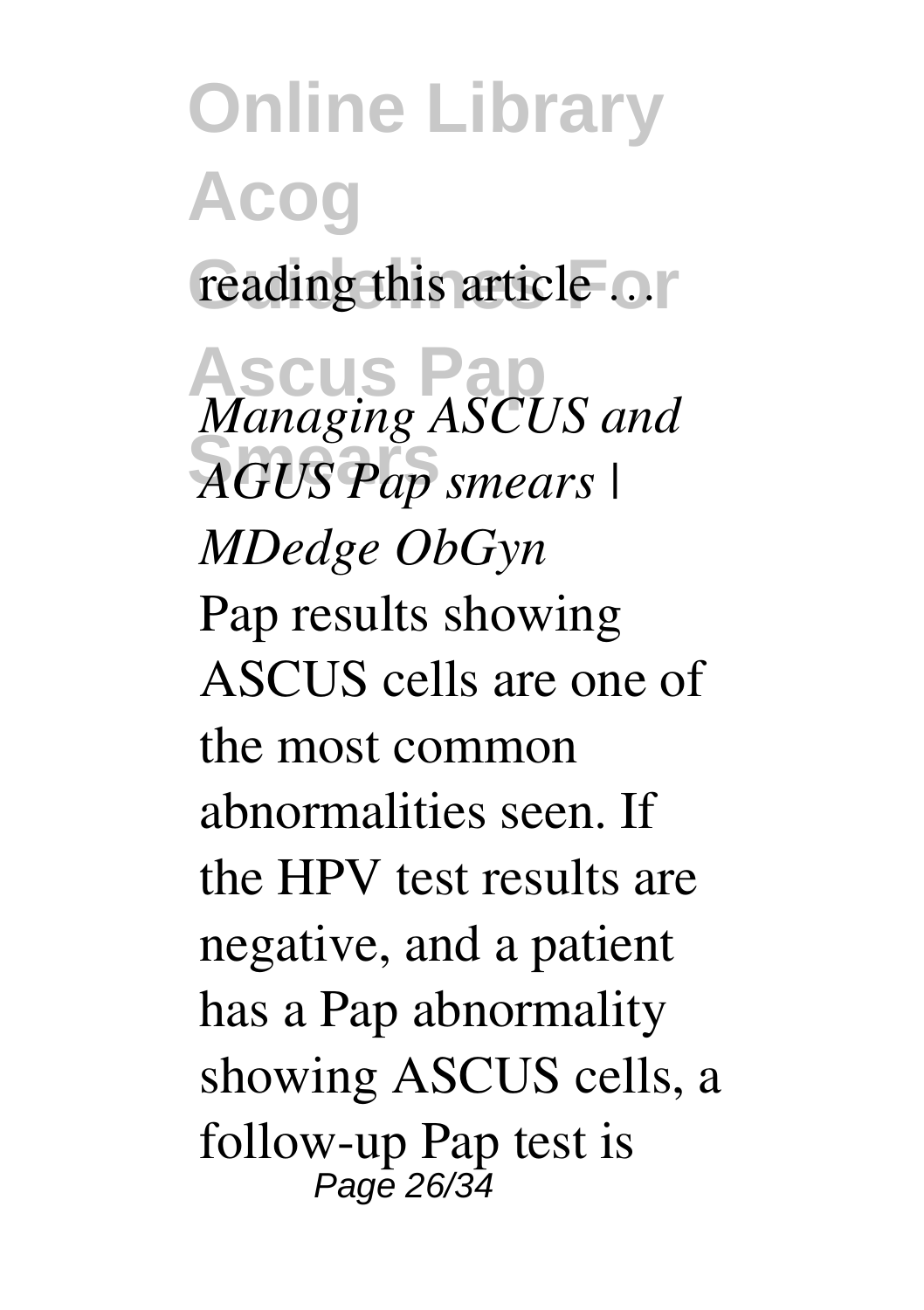# **Online Library Acog**

usually recommended in three years. If the hybrid **Smears** positive, with ASCUS, a capture test results are colposcopy is recommended.

*Pap Test Results and Follow-Up | Cleveland Clinic* of wet guidelines beyond the wet mount acog updates guidelines for gestational htn Page 27/34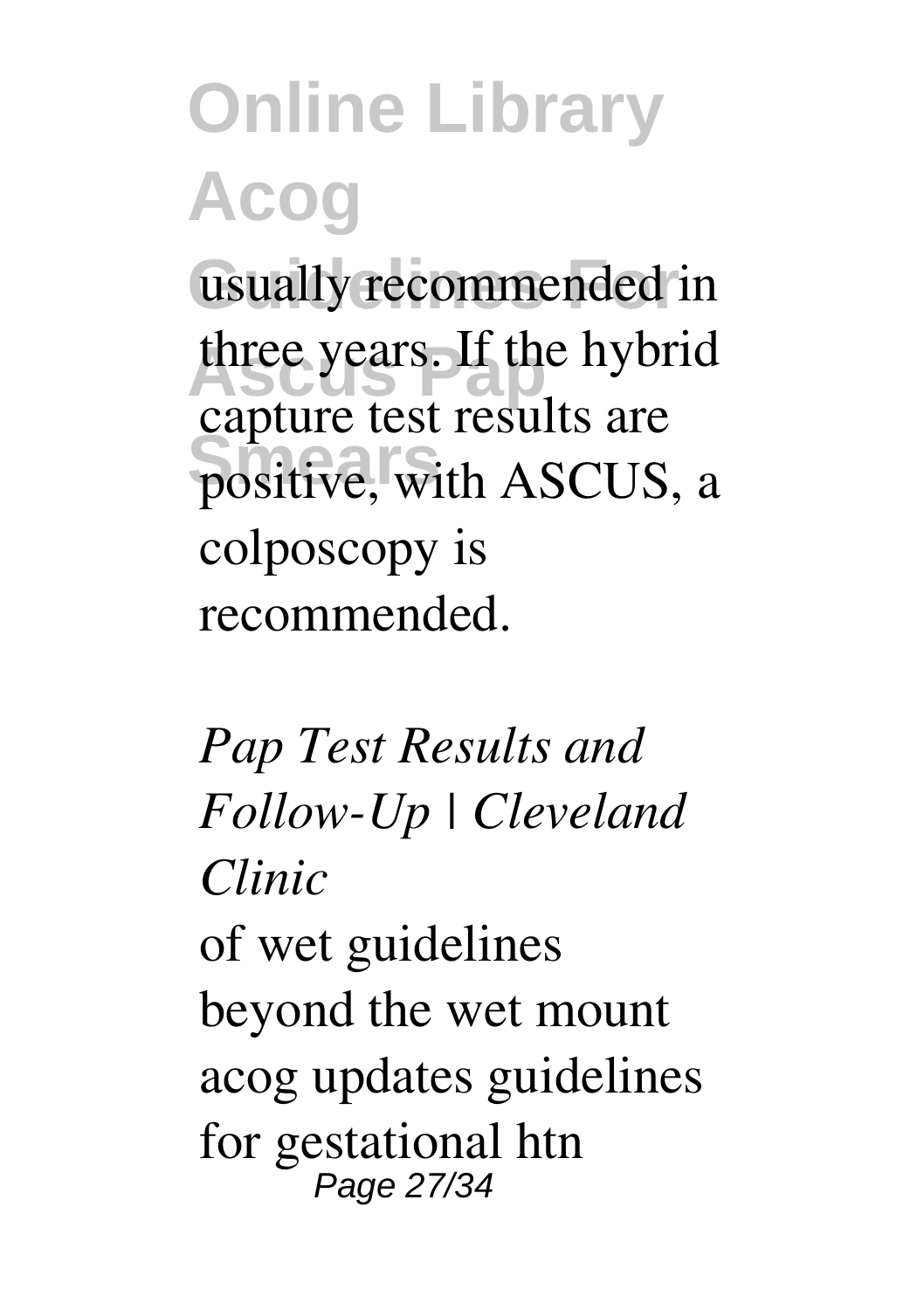### **Online Library Acog** preeclampsia friday dec requirements of coding well woman exam to and billing an annual medicare medicare does ... you can bill separately for a pap smear therefore when a physician performs both a koh and wet mount

*Acog Billing A Wet Mount With Well Woman Exam [PDF,* Page 28/34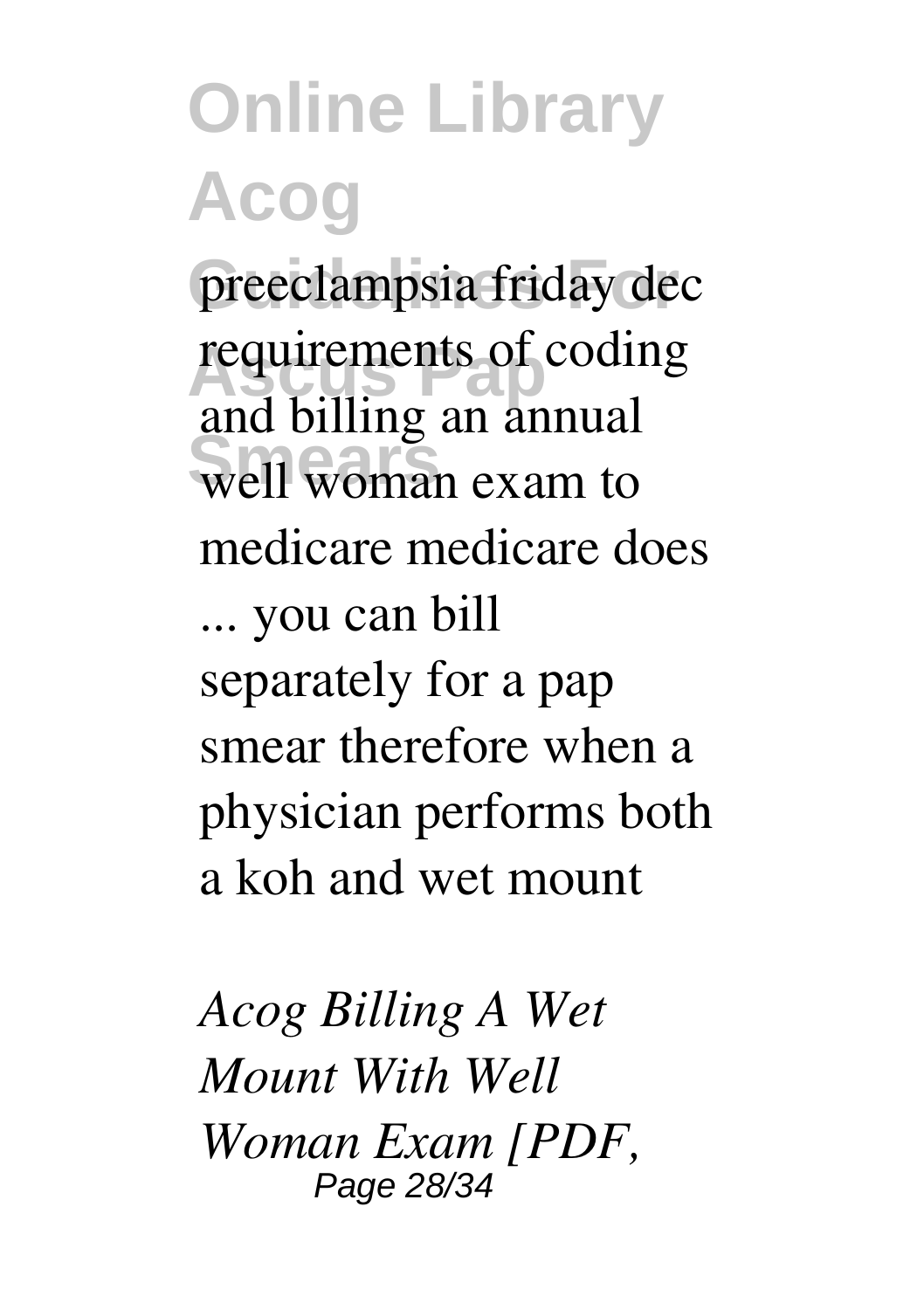**Online Library Acog**  $EPUB$  ... lines For The updated guidelines **Smears** ages 21 through 29 are as follows: Women should be screened with a Pap test every 3 years; Women ages 30 through 65 should be screened with any of three tests: every 5 years with highrisk HPV testing alone; every 5 years with Pap and high-risk HPV cotesting; every 3 years Page 29/34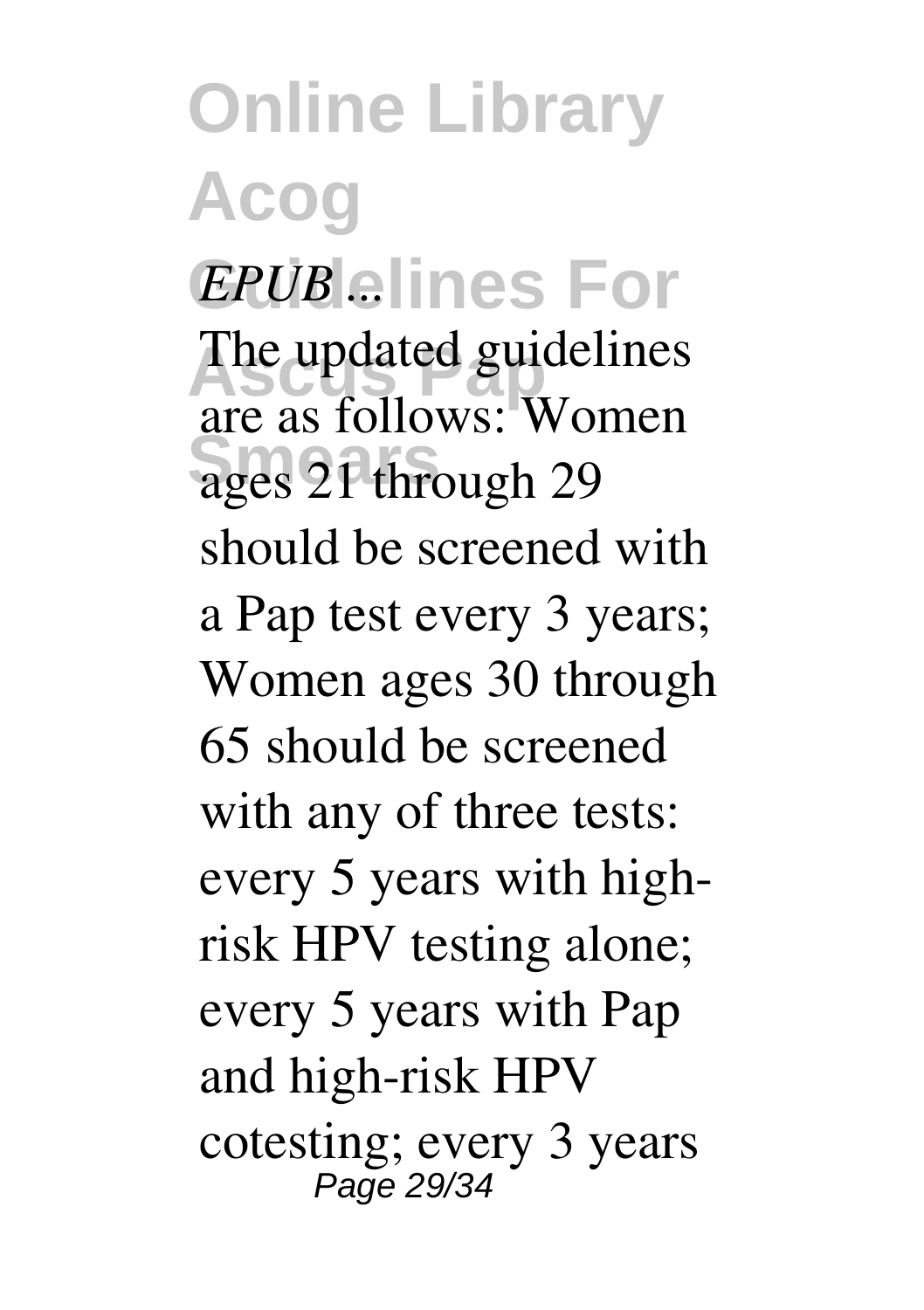**Online Library Acog** with a Pap test alone **Ascus Pap** *HPV and Pap Testing -* **Smears** *National Cancer Institute* ASCUS Pap Guidelines is a natural questioning because it is crucial when evaluating Abnormal Pap Smear But No HPV, Abnormal Pap Smear But No HPV, and Abnormal Pap Smear CIN 3. A Page 30/34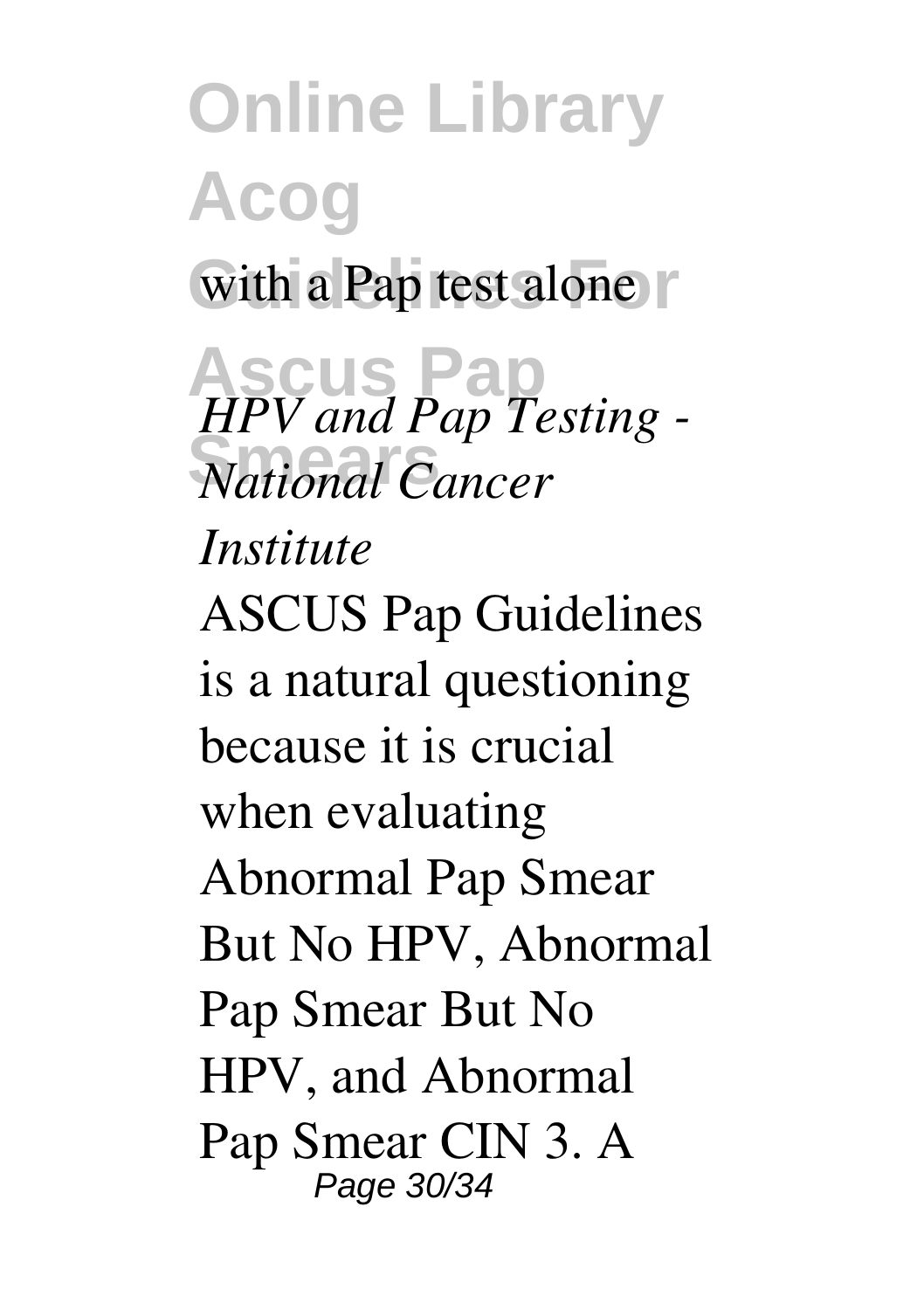**Online Library Acog** person can strengthen the immune system and simply develop consequently quite resistance to an HPV infection in literally just a few months, sooner than it could make any kind of important injury.

*ASCUS Pap Guidelines* The American Cancer Society Guidelines for the Prevention and Early Page 31/34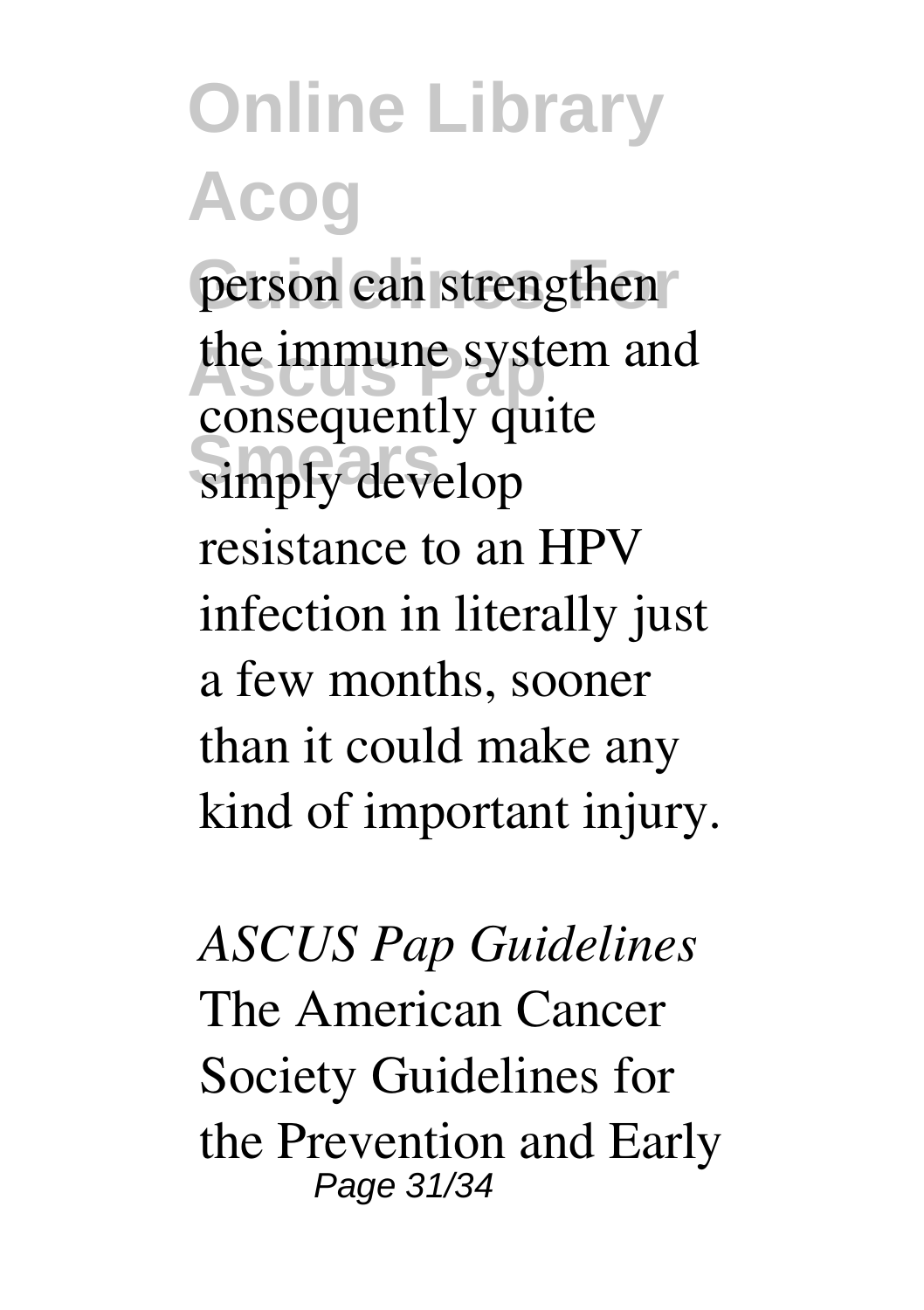**Online Library Acog** Detection of Cervical **Cancer The American Smears** recommends that Cancer Society individuals with a cervix follow these guidelines to help find cervical cancer early. Following these guidelines can also find pre-cancers, which can be treated to keep cervical cancer from starting.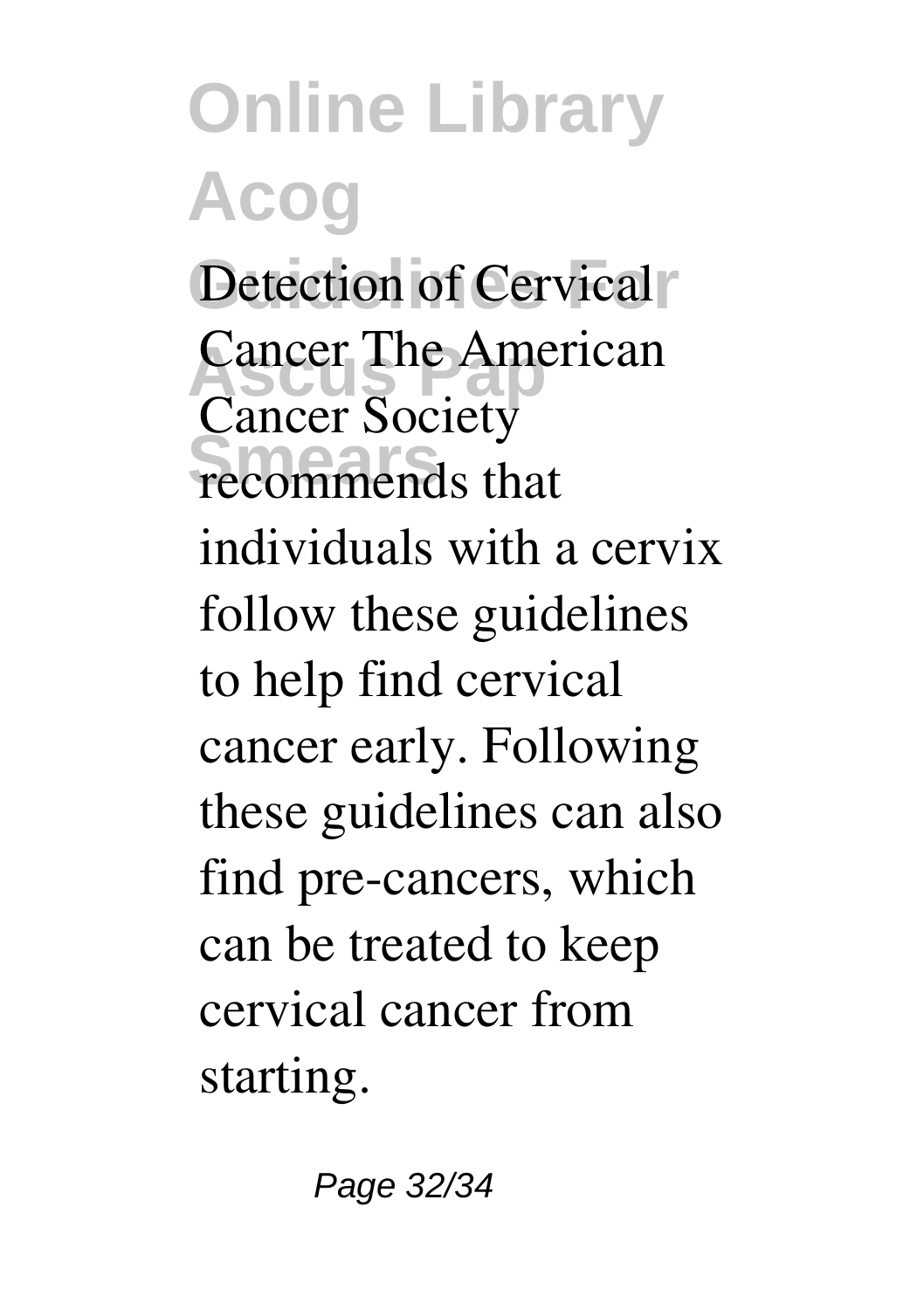**Online Library Acog The American Cancer Ascus Pap** *Society Guidelines for* **Smears** ASCCP Risk-Based *the Prevention ...* Management Consensus Guidelines for abnormal cervical cancer screening tests and cancer precursors have been published. The new iOS & Android mobile apps and the Web application, to streamline navigation of Page 33/34